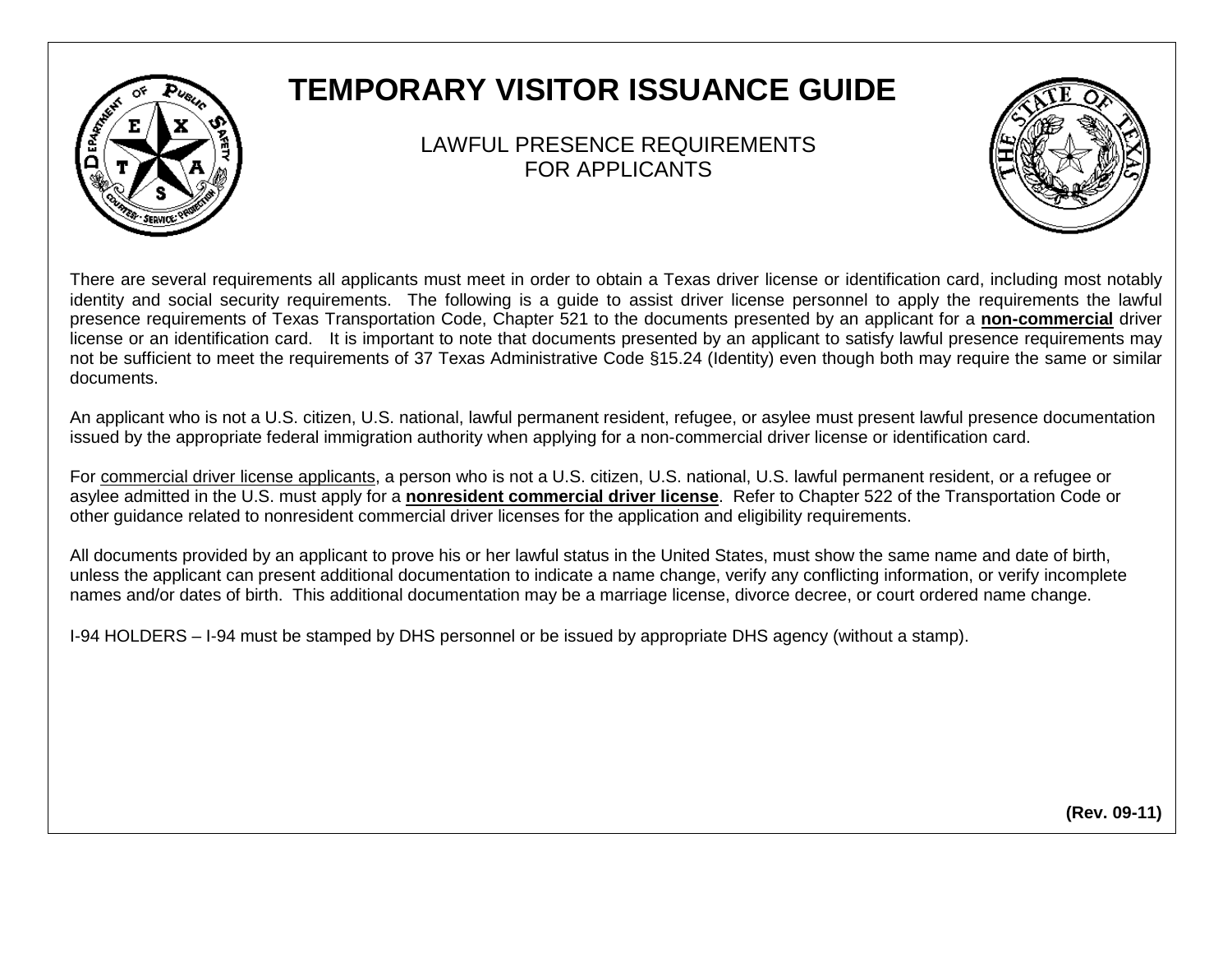| <b>Status</b>                    | <b>Limited Term DL/ID</b> | <b>Required Documents</b><br>Unless indicated otherwise, all documents must be valid<br>at the time of application.                                                                                                                                                                                                                                                                                                                                                                                                                                                                                                                                                                                                                                                                                                                                                                                              | <b>Limited Term Expiration Date</b> |
|----------------------------------|---------------------------|------------------------------------------------------------------------------------------------------------------------------------------------------------------------------------------------------------------------------------------------------------------------------------------------------------------------------------------------------------------------------------------------------------------------------------------------------------------------------------------------------------------------------------------------------------------------------------------------------------------------------------------------------------------------------------------------------------------------------------------------------------------------------------------------------------------------------------------------------------------------------------------------------------------|-------------------------------------|
| U.S. Citizen                     | NO.                       | ♦ One of the following:<br>- Birth certificate issued by appropriate vital statistics<br>agency of a U.S. State, a U.S. territory, or the District of<br>Columbia indicating birth in U.S.<br>- Department of State certification of birth issued to U.S.<br>Citizens born abroad (FS-240, DS-1350, or FS-545)<br>- Certificate of U.S. Citizenship or Naturalization (N-560,<br>N-561, N-645)<br>- U.S. Dept. of Justice - INS U.S. Citizenship<br>Identification Card (I-197 or I-179)<br>- U.S. passport book that <b>does not</b> indicate on the last<br>page that "THE BEARER IS A UNITED STATES<br>NATIONAL AND NOT A UNITED STATES CITIZEN"<br>- U.S. passport card<br>Note: If the applicant claims U.S. citizenship and presents<br>documentation that appears to indicate U.S citizenship but is<br>not listed above, make copies of documentation and seek<br>approval through the chain of command. | N/A                                 |
| U.S. National                    | NO.                       | U.S. passport book that indicates on the last page that "THE"<br>BEARER IS A UNITED STATES NATIONAL AND NOT A<br>UNITED STATES CITIZEN"                                                                                                                                                                                                                                                                                                                                                                                                                                                                                                                                                                                                                                                                                                                                                                          | <u>N/A</u>                          |
| <b>Lawful Permanent Resident</b> | NO.                       | ♦ One of the following:<br>- Permanent Resident Card (I-551) - card issued for a<br>10 year period<br>- Resident Alien Card (I-551) - card issued without<br>expiration date<br>- Passport or I-94 stamped "Approved I-551"<br>- Passport or I-94 stamped "Processed for I-551"<br>- Re-entry Permit I-327<br>Note: An expired I-551 does not indicate the expiration of<br>lawful permanent resident status and can be accepted for rule<br>15.171 purposes but not for identification purposes.<br>Note: I-151, the predecessor to I-551, is not acceptable as<br>proof of permanent resident status.                                                                                                                                                                                                                                                                                                          | <u>N/A</u>                          |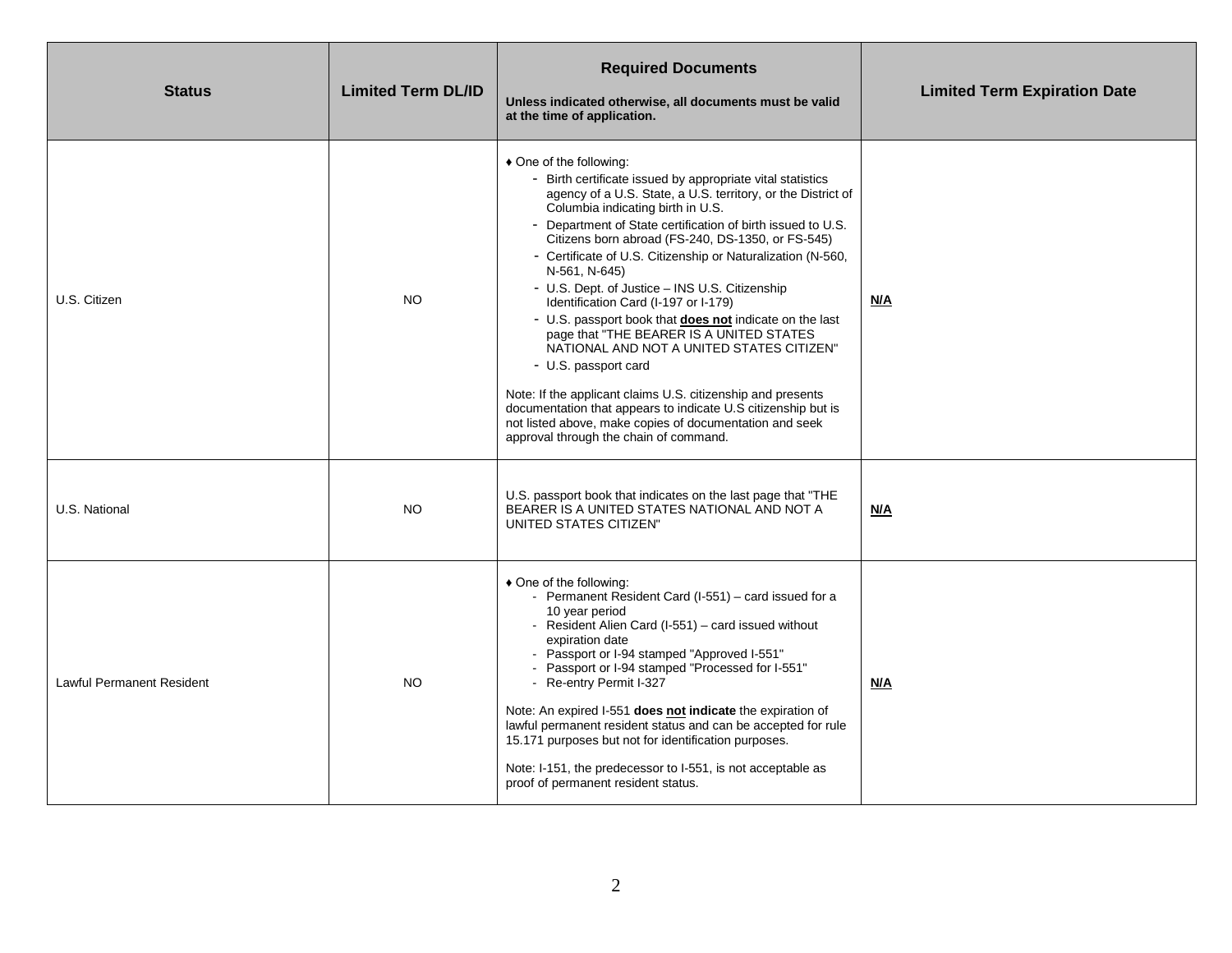| <b>Status</b>                                                                                                  | <b>Limited Term DL/ID</b> | <b>Required Documents</b><br>Unless indicated otherwise, all documents must be valid<br>at the time of application.                                                                                                                                                                                                                                                          | <b>Limited Term Expiration Date</b> |
|----------------------------------------------------------------------------------------------------------------|---------------------------|------------------------------------------------------------------------------------------------------------------------------------------------------------------------------------------------------------------------------------------------------------------------------------------------------------------------------------------------------------------------------|-------------------------------------|
| Refugee                                                                                                        | <b>NO</b>                 | • Immigration documentation indicating refugee status.<br>This documentation can include, but is not limited to:<br>- I-94 or passport with annotation "Section 207" or<br>"refugee"<br>- I-571 Refugee Travel Document<br>$-$ I-688B coded 274a.12(a)(3)<br>- I-766 with category A3 or A03<br>Note: Expired documentation does not indicate the loss of<br>refugee status. | N/A                                 |
| Asylee                                                                                                         | NO.                       | • Immigration documentation indicating asylee status.<br>This documentation can include, but is not limited to:<br>- I-94 or passport with annotation "Section 208" or<br>"asylee"<br>- I-571 Refugee Travel Document<br>- $I-688B$ coded $274a.12(a)(5)$<br>- I-766 with category A5 or A05<br>Note: Expired documentation does not indicate the loss of<br>asylee status.  | <u>N/A</u>                          |
| Conditional entrants<br>Note: This is the immigration status for<br>refugees prior to the Refugee Act of 1980. | <b>NO</b>                 | • Immigration documentation indicating this status.<br>This documentation can include, but is not limited to:<br>- I-94 or other document showing admission under<br>Section 203(a)(7), "refugee conditional entry"<br>- $I-688B$ coded $274a.12(a)(3)$<br>- I-766 with category A3 or A03                                                                                   | N/A                                 |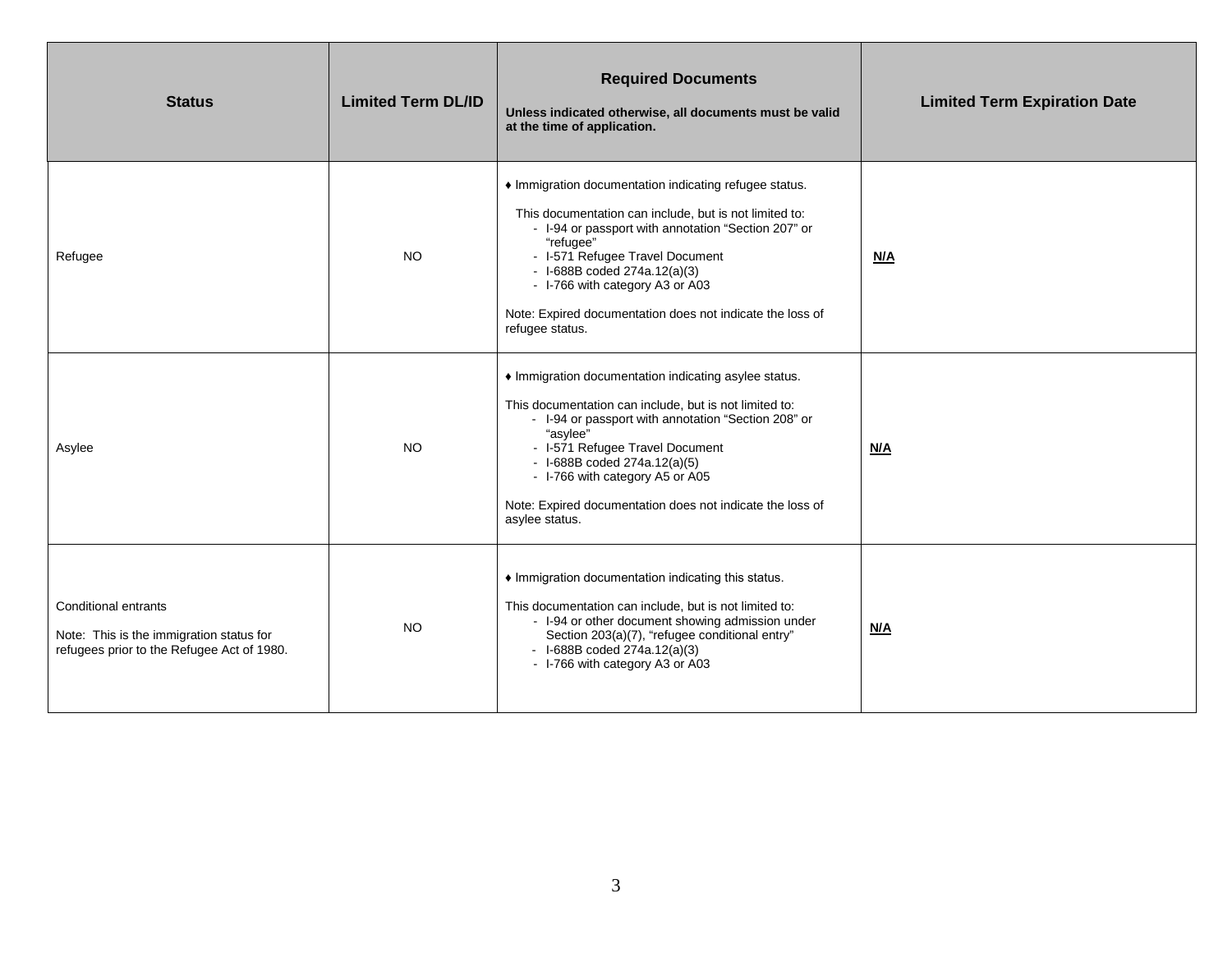| <b>Status</b>                                                                       | <b>Limited Term DL/ID</b> | <b>Required Documents</b><br>Unless indicated otherwise, all documents must be valid<br>at the time of application.                                                                                                                                                                                                 | <b>Limited Term Expiration Date</b>        |
|-------------------------------------------------------------------------------------|---------------------------|---------------------------------------------------------------------------------------------------------------------------------------------------------------------------------------------------------------------------------------------------------------------------------------------------------------------|--------------------------------------------|
| American Indian born in Canada<br>(First Nations)                                   | NO.                       | YES, only after approval of documents by Austin<br>Headquarters.<br>Applicant may refer to the Jay Treaty, 8 U.S.C. §1359, or 8<br>C.F.R. §289.2. Issuance cannot occur without approval of<br>documents by Austin headquarters. Make copies of<br>documentation and seek approval through the chain of<br>command. | N/A                                        |
| Kickapoo Traditional Tribe of Texas ("KIC")                                         | NO.                       | American Indian Card (form I-872) which indicates "KIC"                                                                                                                                                                                                                                                             | N/A because holder is a U.S. citizen.      |
| Kickapoo Traditional Tribe of Texas ("KIP")                                         | <b>YES</b>                | American Indian Card (form I-872) which indicates "KIP"                                                                                                                                                                                                                                                             | 1 year from date of application.           |
| Applicant with Employment Authorization<br>Document (EAD) with category A03 or A05  | NO                        | Employment Authorization Document (EAD)(I-688B or I-766)<br>Refugee = I-766 with category A3 or A03 or I-688B coded<br>$274a.12(a)(3)$ .<br>Asylee = I-766 with category A5 or A05 or I-688B coded<br>$274a.12(a)(5)$ .<br>Note: Expired documentation does not indicate the loss of<br>refugee or asylee status.   | N/A because holder is a refugee or asylee. |
| Applicant with Employment Authorization<br>Document (EAD) with all other categories | <b>YES</b>                | Employment Authorization Document (EAD)( I-766 with all<br>other categories*)<br>* Exception: EAD with category A12 or C19 refer to TPS on<br>page 6.                                                                                                                                                               | Date of expiration on I-766.               |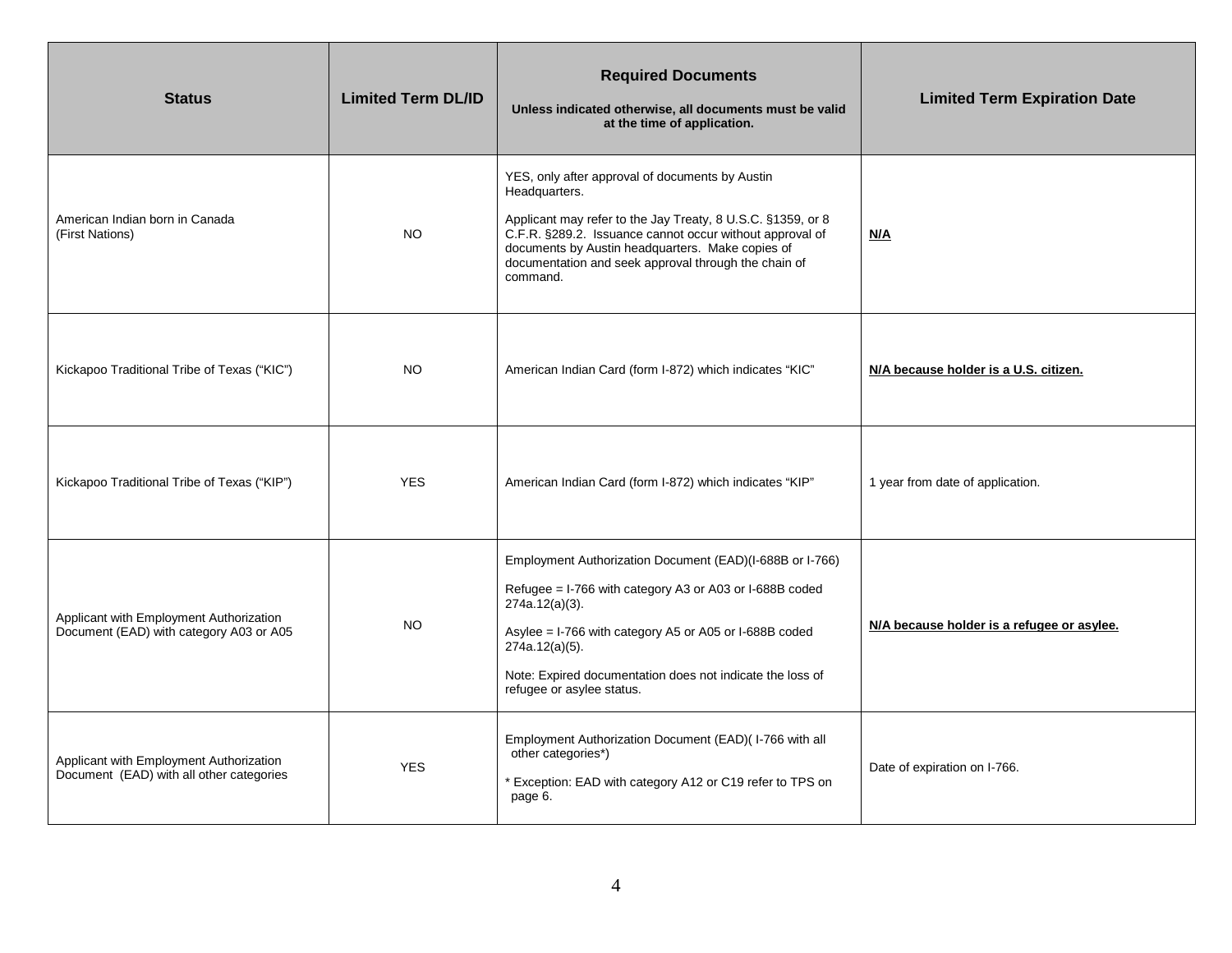| <b>Status</b>                                                           | <b>Limited Term DL/ID</b> | <b>Required Documents</b><br>Unless indicated otherwise, all documents must be valid<br>at the time of application.                                                                                                                                                                                                                                                                                                                                                                                                                                                                                                                                                                                                             | <b>Limited Term Expiration Date</b>                                                                                                                                        |
|-------------------------------------------------------------------------|---------------------------|---------------------------------------------------------------------------------------------------------------------------------------------------------------------------------------------------------------------------------------------------------------------------------------------------------------------------------------------------------------------------------------------------------------------------------------------------------------------------------------------------------------------------------------------------------------------------------------------------------------------------------------------------------------------------------------------------------------------------------|----------------------------------------------------------------------------------------------------------------------------------------------------------------------------|
| Immigrant Visa Holder<br>(issued to non-conditional permanent resident) | <b>NO</b>                 | ♦ An Immigrant Visa within one year of endorsement<br>(i.e. stamped by Customs and Border Protection) and<br>◆ Passport.<br>Note: If has been more than one year since endorsement, the<br>applicant must present an I-551 or other documentation<br>indicating a pending I-551.                                                                                                                                                                                                                                                                                                                                                                                                                                                | N/A                                                                                                                                                                        |
| Immigrant Visa Holder<br>(issued to conditional permanent resident)     | <b>YES</b>                | • An Immigrant Visa within one year of endorsement<br>(i.e. stamped by Customs and Border Protection) and<br>$\triangle$ Passport<br>Note: Under the section of the immigrant visa marked<br>category, the alphanumeric character will begin with a "C" (e.g.<br>CR-1, CR-2, CX-1, CX-2, C-21, C-22, etc.).<br>Note: If has been more than one year since endorsement, the<br>applicant must present an I-551 or other documentation<br>indicating a pending I-551.                                                                                                                                                                                                                                                             | Date of expiration for the temporary I-551.                                                                                                                                |
| <b>Conditional Permanent Resident</b>                                   | <b>YES</b>                | ◆ Permanent Resident Card (I-551) - card issued for a<br>maximum of 2 years*<br>* I-551 issued to a conditional permanent resident expires<br>two years from issuance rather than 10 years for I-551<br>issued to a lawful permanent resident. Additionally, under<br>the section of the I-551 marked category, the alpha-<br>numeric character will begin with a "C" (e.g. CR-1, CR-2,<br>CX-1, CX-2, C-21, C-22, etc.).<br>Note: An expired I-551 without additional documentation<br>indicating extension of conditional permanent resident status<br>or adjustment to lawful permanent resident status does<br>indicate a loss of conditional permanent resident status and<br>cannot be accepted for rule 15.171 purposes. | Date of expiration on I-551, or if the conditional status<br>has been extended, the date on the document indicating<br>extension of conditional permanent resident status. |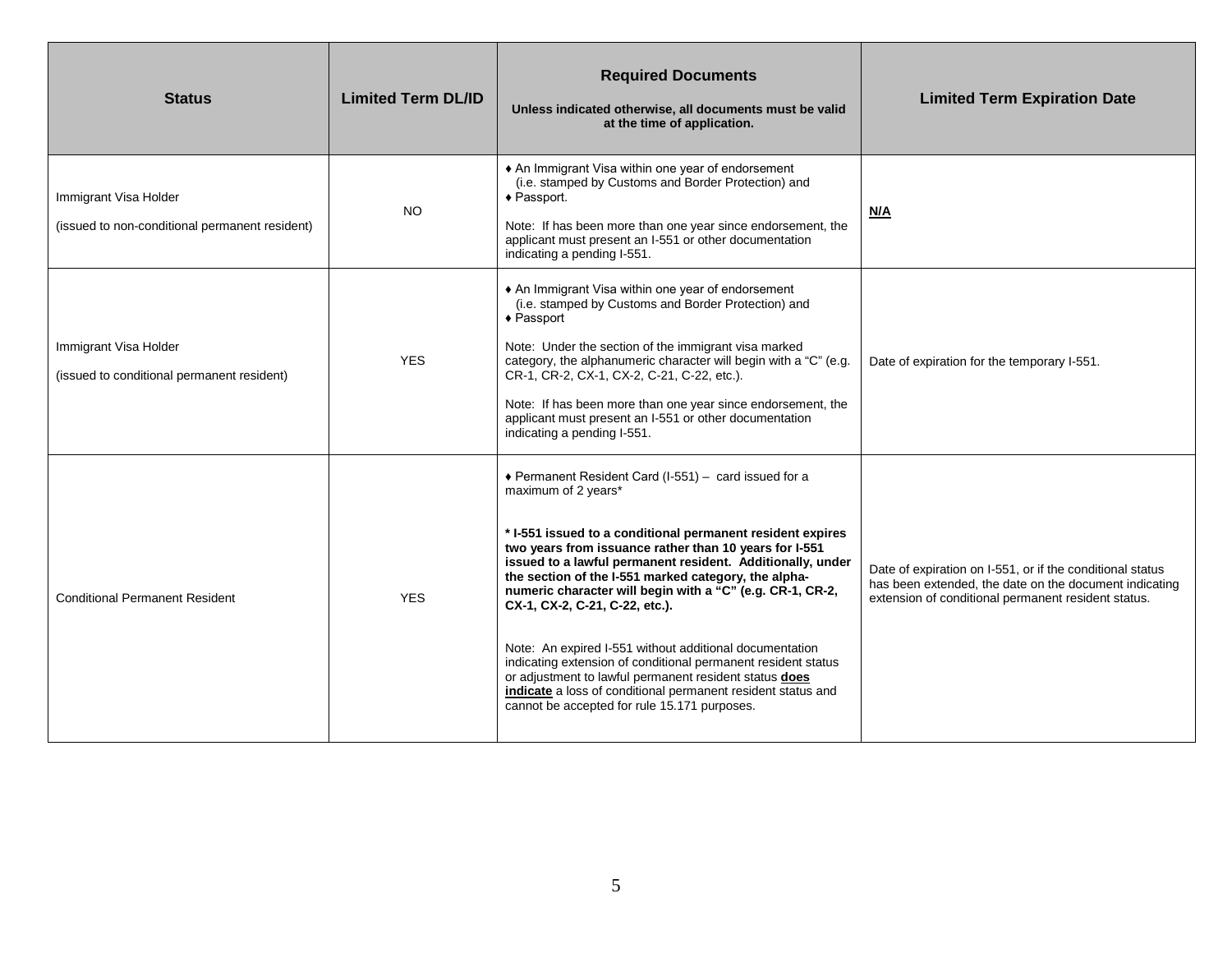| <b>Status</b>                                                                                                        | <b>Limited Term DL/ID</b> | <b>Required Documents</b><br>Unless indicated otherwise, all documents must be valid<br>at the time of application.                                                                                                                                                                                                                                                                                         | <b>Limited Term Expiration Date</b>                                                                                                                                                                                                                                                                                                                                                 |
|----------------------------------------------------------------------------------------------------------------------|---------------------------|-------------------------------------------------------------------------------------------------------------------------------------------------------------------------------------------------------------------------------------------------------------------------------------------------------------------------------------------------------------------------------------------------------------|-------------------------------------------------------------------------------------------------------------------------------------------------------------------------------------------------------------------------------------------------------------------------------------------------------------------------------------------------------------------------------------|
| Citizens of the Republic of Palau                                                                                    | <b>YES</b>                | ◆ Passport and<br>• I -94 with annotation "CFA/PAL" or other annotation<br>indicating the Compact of Free Association/Palau.<br>or<br>Employment Authorization Document (EAD)(I-766) with<br>category A8 or A08                                                                                                                                                                                             | 1 year if the applicant presents an I-94, or the date of<br>expiration on an EAD (I-766) if the applicant present that<br>document.<br>Note: An I-94 is marked "CFA/PAL" but does not indicate<br>"D/S" is acceptable.                                                                                                                                                              |
| Citizens of the Republic of the Marshall Islands                                                                     | <b>YES</b>                | ◆ Passport and<br>♦ I -94 with annotation "CFA/RMI" or other annotation<br>indicating the Compact of Free Association/Republic of<br>Marshall Islands:<br>or<br>Employment Authorization Document (EAD)(I-766) with<br>category A8 or A08                                                                                                                                                                   | 1 year if the applicant presents an I-94, or the date of<br>expiration on an EAD (I-766) if the applicant present that<br>document.<br>Note: An I-94 is marked "CFA/RMI" but does not indicate<br>"D/S" is acceptable.                                                                                                                                                              |
| Citizens of the Federated States of Micronesia                                                                       | <b>YES</b>                | ◆ Passport and<br>• I -94 with annotation "CFA/FSM" or other annotation<br>indicating the Compact of Free Association/Federated States<br>of Micronesia.<br>or<br>Employment Authorization Document (EAD)(I-766) with<br>category A8 or A08                                                                                                                                                                 | 1 year if the applicant presents an I-94, or the date of<br>expiration on an EAD (I-766) if the applicant present that<br>document.<br>Note: An I-94 is marked "CFA/FSM" but does not indicate<br>"D/S" is acceptable.                                                                                                                                                              |
| <b>Temporary Protected Status (TPS)</b>                                                                              | <b>YES</b>                | • Immigration documentation indicating this status or<br>Employment Authorization Document (EAD)(I-688B or I-766)<br>with category A12 or C19.<br>Note: Individuals in this status may have been granted an<br>extension to the period of authorized stay that is not reflected<br>on the current EAD. Notifications regarding any extensions to<br>this status will be distributed by Austin Headquarters. | If the applicant presents only an EAD, then use the date<br>of expiration on I-766 unless guidance from Austin<br>headquarters indicates otherwise.<br>If the applicant presents documentation other than an<br>EAD, then set expiration date to 1 year from the date of<br>application unless federal immigration documentation<br>indicates lawful presence for less than 1 year. |
| Applicants for adjustment of status<br>Note: These are individuals applying to become<br>lawful permanent residents. | <b>YES</b>                | • Immigration documentation indicating this status.<br>This documentation can include, but is not limited to a form I-<br>797 indicating a pending I-485 or pending application for<br>adjustment of status.                                                                                                                                                                                                | 1 year from date of application.                                                                                                                                                                                                                                                                                                                                                    |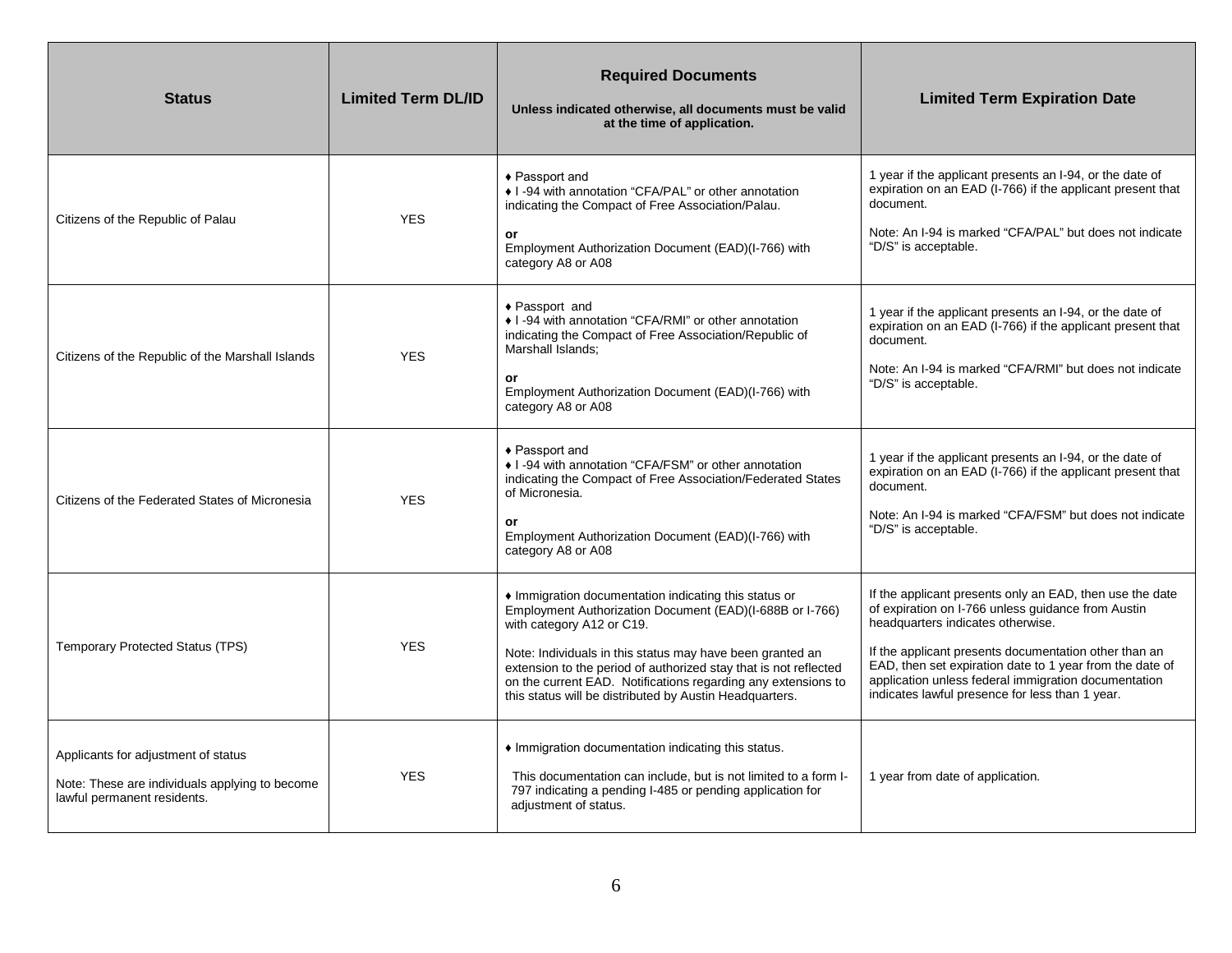| <b>Status</b>                                                                                                                                                                    | <b>Limited Term DL/ID</b> | <b>Required Documents</b><br>Unless indicated otherwise, all documents must be valid<br>at the time of application.                                                                                                                                                            | <b>Limited Term Expiration Date</b>                                                                                                  |
|----------------------------------------------------------------------------------------------------------------------------------------------------------------------------------|---------------------------|--------------------------------------------------------------------------------------------------------------------------------------------------------------------------------------------------------------------------------------------------------------------------------|--------------------------------------------------------------------------------------------------------------------------------------|
| Applicants for extension of status, change of<br>status, petition for non-immigrant worker, with a<br>pending I-918 application, or other pending<br>status.                     | <b>YES</b>                | • Immigration documentation indicating this status.<br>This documentation can include, but is not limited to a form I-<br>797 indicating a pending application for an extension of status,<br>change of status, petition for non-immigrant worker, or other<br>pending status. | 1 year from date of application.                                                                                                     |
| Self-petitioning abused spouses or children,<br>parents of abused children, or children of<br>abused spouses<br>(Applicants with Violence Against Women Act<br>(VAWA) petitions) | <b>YES</b>                | • Immigration documentation indicating this status.<br>This documentation can include, but is not limited to I-797<br>indicating approved, pending, or prima facie determination of I-<br>360 or an approved or pending I-360 or an I-766 with category<br>C <sub>31</sub> .   | 1 year unless federal immigration documentation<br>indicates a defined lawful presence expiration date which<br>is less than 1 year. |
| Person granted deferred action status                                                                                                                                            | <b>YES</b>                | • Immigration documentation indicating this status.                                                                                                                                                                                                                            | 1 year unless federal immigration documentation<br>indicates a defined lawful presence expiration date which<br>is less than 1 year. |
| Parolees                                                                                                                                                                         | <b>YES</b>                | • Immigration documentation indicating this status.<br>This documentation can include, but is not limited to:<br>- I-94 with annotation "parole" or "paroled pursuant to<br>Section 212(d)(5)."                                                                                | 1 year unless federal immigration documentation<br>indicates a defined lawful presence expiration date which<br>is less than 1 year. |
| Lawful temporary residents                                                                                                                                                       | <b>YES</b>                | • Immigration documentation indicating this status.                                                                                                                                                                                                                            | 1 year unless federal immigration documentation<br>indicates a defined lawful presence expiration date which<br>is less than 1 year. |
| Persons granted deferred enforcement<br>departure (DED)                                                                                                                          | <b>YES</b>                | • Immigration documentation indicating this status.                                                                                                                                                                                                                            | 1 year unless federal immigration documentation<br>indicates a defined lawful presence expiration date which<br>is less than 1 year. |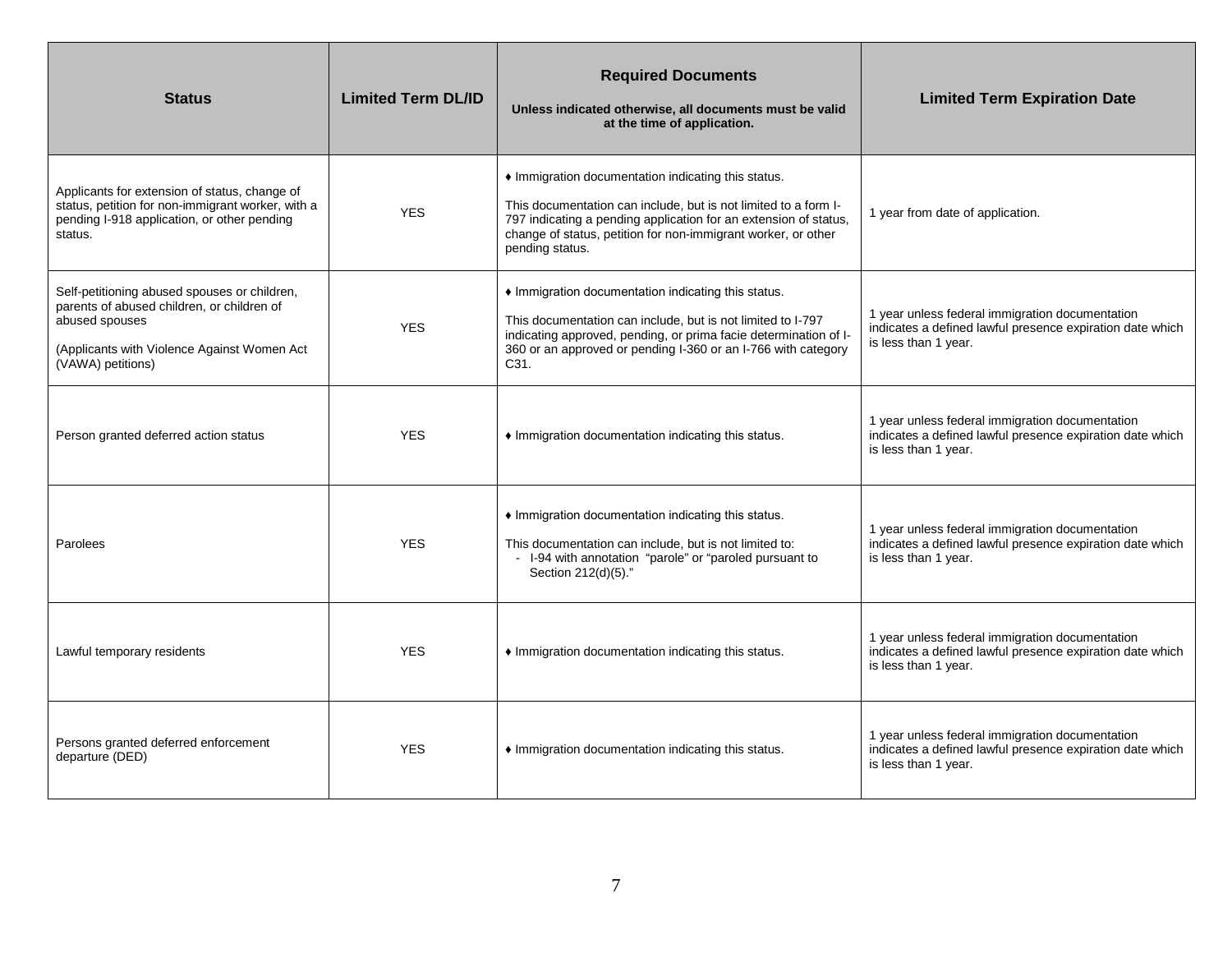| <b>Status</b>                                            | <b>Limited Term DL/ID</b> | <b>Required Documents</b><br>Unless indicated otherwise, all documents must be valid<br>at the time of application.                                                                                                                                               | <b>Limited Term Expiration Date</b>                                                                                                  |
|----------------------------------------------------------|---------------------------|-------------------------------------------------------------------------------------------------------------------------------------------------------------------------------------------------------------------------------------------------------------------|--------------------------------------------------------------------------------------------------------------------------------------|
| Person granted family unity                              | <b>YES</b>                | • Immigration documentation indicating this status.                                                                                                                                                                                                               | 1 year unless federal immigration documentation<br>indicates a defined lawful presence expiration date which<br>is less than 1 year. |
| Cuban/Haitian entrants                                   | <b>YES</b>                | Immigration documentation indicating this status.<br>This documentation can include, but is not limited to an I-94<br>with annotation "Cuban/Haitian entrant"                                                                                                     | 1 year unless federal immigration documentation<br>indicates a defined lawful presence expiration date which<br>is less than 1 year. |
| Persons under an order of supervision                    | <b>YES</b>                | • Immigration documentation indicating this status.                                                                                                                                                                                                               | 1 year unless federal immigration documentation<br>indicates a defined lawful presence expiration date which<br>is less than 1 year. |
| Persons granted extended or voluntary<br>departure       | <b>YES</b>                | • Immigration documentation indicating this status.                                                                                                                                                                                                               | 1 year unless federal immigration documentation<br>indicates a defined lawful presence expiration date which<br>is less than 1 year. |
| Persons granted withholding of deportation or<br>removal | <b>YES</b>                | Immigration documentation indicating this status.<br>This documentation can include, but is not limited to an I-94 or<br>passport with annotation "Section 243(h)" or a letter or order<br>from USCIS or court granting withholding of deportation or<br>removal. | 1 year unless federal immigration documentation<br>indicates a defined lawful presence expiration date which<br>is less than 1 year. |
| Persons in removal or deportation proceedings            | <b>YES</b>                | • Immigration documentation indicating this status.                                                                                                                                                                                                               | 1 year unless federal immigration documentation<br>indicates a defined lawful presence expiration date which<br>is less than 1 year. |
| Persons granted a stay of deportation                    | <b>YES</b>                | • Immigration documentation indicating this status.                                                                                                                                                                                                               | 1 year unless federal immigration documentation<br>indicates a defined lawful presence expiration date which<br>is less than 1 year. |
| Persons granted voluntary departure                      | <b>YES</b>                | Immigration documentation indicating this status.                                                                                                                                                                                                                 | 1 year unless federal immigration documentation<br>indicates a defined lawful presence expiration date which<br>is less than 1 year. |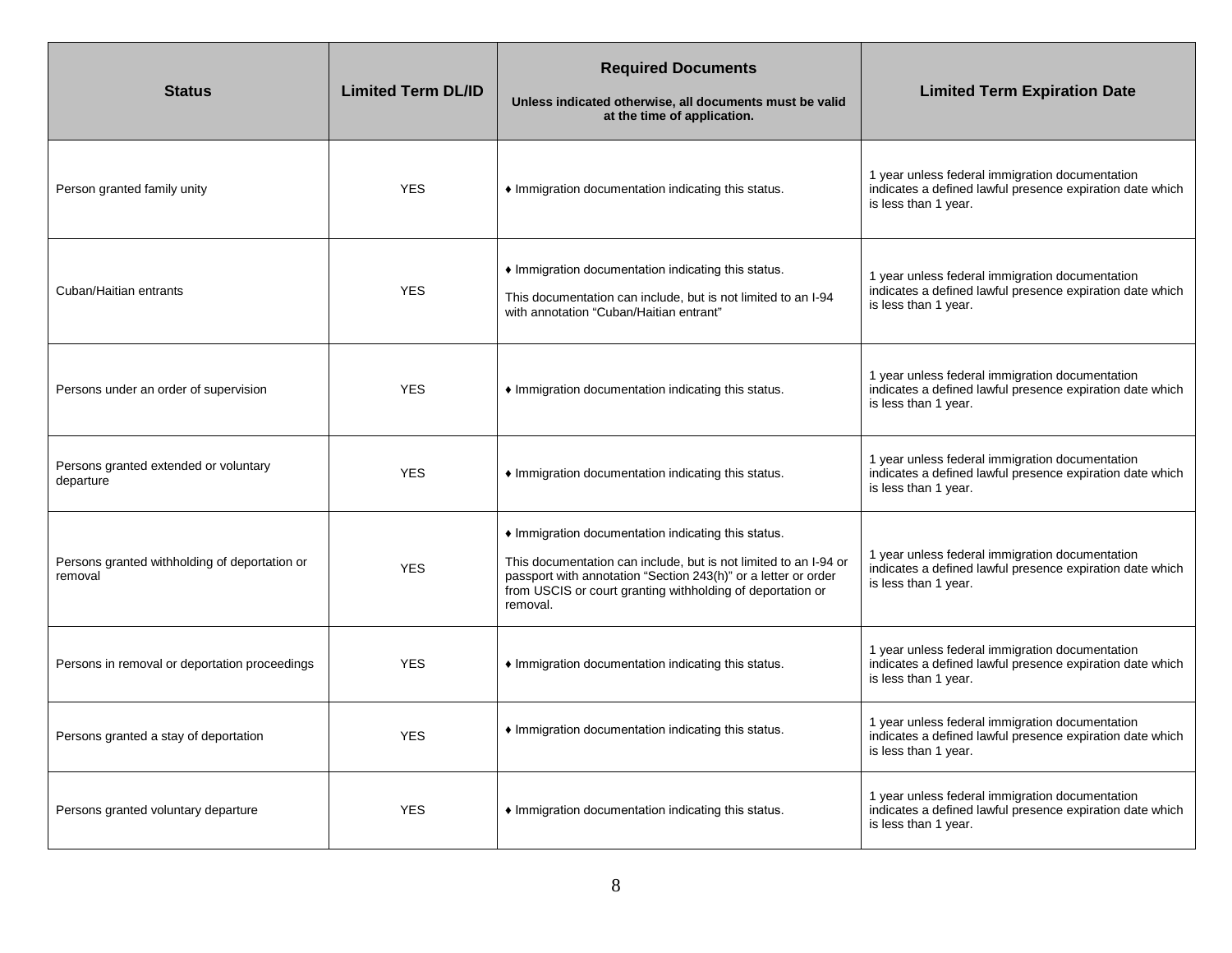| <b>Status</b>                                                                                         | <b>Limited Term DL/ID</b> | <b>Required Documents</b><br>Unless indicated otherwise, all documents must be valid<br>at the time of application.                                                                                                                                                                                                       | <b>Limited Term Expiration Date</b>                                                                                                                                                                                                                                                                                   |
|-------------------------------------------------------------------------------------------------------|---------------------------|---------------------------------------------------------------------------------------------------------------------------------------------------------------------------------------------------------------------------------------------------------------------------------------------------------------------------|-----------------------------------------------------------------------------------------------------------------------------------------------------------------------------------------------------------------------------------------------------------------------------------------------------------------------|
| A-1<br>Ambassador, public minister, career diplomatic<br>or consular officer, and dependents          | <b>YES</b>                | $\bullet$ Passport,<br>♦ Visa or Immigration documentation indicating this status,<br>$\bullet$ I-94, and<br>+ Letter from U.S. Department of State with original signature<br>indicating ineligibility for Department of State issued driver<br>license or requesting issuance of a state issued identification<br>card. | 1 year unless federal immigration documentation<br>indicates a defined lawful presence expiration date which<br>is less than 1 year.<br>Note: Typically, this visa indicates duration of status<br>(D/S) for expiration. However, if documentation specifies<br>an expiration date, use the specific expiration date. |
| A-2<br>Other foreign Government official or employee<br>and dependents                                | <b>YES</b>                | ◆ Passport.<br>♦ Visa or Immigration documentation indicating this status,<br>$\bullet$ I-94, and<br>♦ Letter from U.S. Department of State with original signature<br>indicating ineligibility for Department of State issued driver<br>license or requesting issuance of a state issued identification<br>card.         | 1 year unless federal immigration documentation<br>indicates a defined lawful presence expiration date which<br>is less than 1 year.<br>Note: Typically, this visa indicates duration of status<br>(D/S) for expiration. However, if documentation specifies<br>an expiration date, use the specific expiration date. |
| A-3<br>Attendant, servant or personal employee of A-1<br>and A-2 non-immigrants and dependents of A-3 | <b>YES</b>                | ◆ Passport,<br>♦ Visa or Immigration documentation indicating this status,<br>$\bullet$ I-94, and<br>♦ Letter from U.S. Department of State with original signature<br>indicating ineligibility for Department of State issued driver<br>license or requesting issuance of a state issued identification<br>card.         | Date of expiration on I-94.                                                                                                                                                                                                                                                                                           |
| B-1 in lieu of H-1B                                                                                   | <b>YES</b>                | ◆ Passport,<br>♦ Visa* or Immigration documentation indicating this status<br>("B-1 in lieu of H-1B")<br>which may include but is not limited to an I-797, &<br>$\bullet$   -94.<br>* Because of 8 C.F.R. § 212.1(a) Canadian citizens are not<br>required to have this visa.                                             | Date of expiration on I-94.                                                                                                                                                                                                                                                                                           |
| B-1 in lieu of H-3                                                                                    | <b>YES</b>                | ◆ Passport,<br>• Visa* or Immigration documentation indicating this status<br>("B-1 in lieu of $H-3$ ")<br>which may include but is not limited to an I-797, &<br>$\bullet$ 1 -94.<br>* Because of 8 C.F.R. § 212.1(a) Canadian citizens are not<br>required to have this visa.                                           | Date of expiration on I-94.                                                                                                                                                                                                                                                                                           |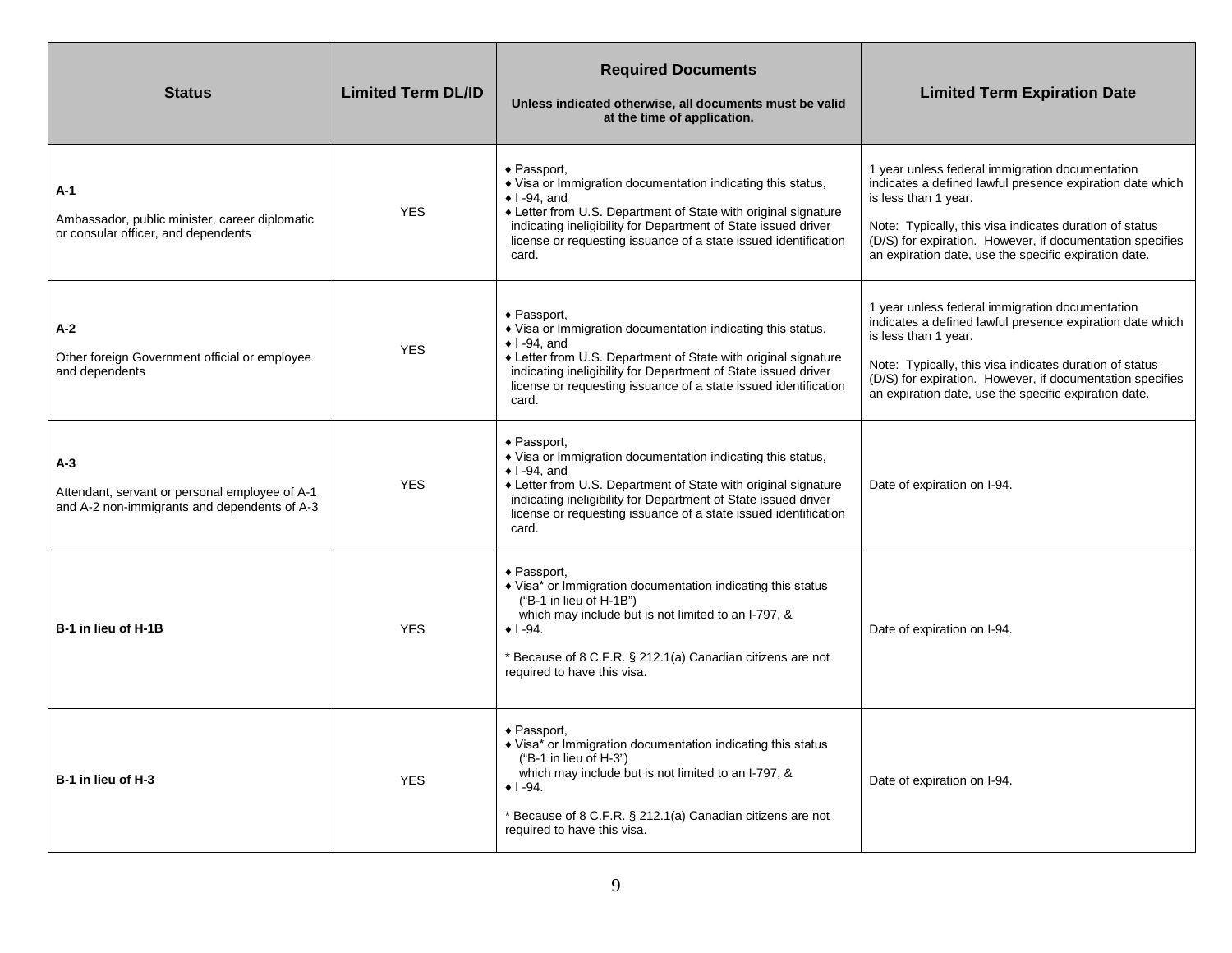| <b>Status</b>                                                               | <b>Limited Term DL/ID</b>                                              | <b>Required Documents</b><br>Unless indicated otherwise, all documents must be valid<br>at the time of application.                                                                                                                                                          | <b>Limited Term Expiration Date</b> |
|-----------------------------------------------------------------------------|------------------------------------------------------------------------|------------------------------------------------------------------------------------------------------------------------------------------------------------------------------------------------------------------------------------------------------------------------------|-------------------------------------|
| B-1/B-2 indicating "domestic employee"                                      | <b>YES</b>                                                             | ◆ Passport,<br>♦ Visa* or Immigration documentation indicating this applicant<br>is a "domestic employee," which may include but is not limited<br>to an I-797, &<br>$+1 - 94.$<br>* Because of 8 C.F.R. § 212.1(a) Canadian citizens are not<br>required to have this visa. | Date of expiration on I-94.         |
| <b>B1/B2 Visa/BCC</b><br>(Border Crosser Card, DSP-150, or "laser<br>visa") | YES, but applicant may not<br>meet residency/domicile<br>requirements. | ◆ Passport,<br>♦ Visa (border crosser card)<br>$+1 - 94.$<br>Note: Applicant must have an I-94 to be eligible because of<br>the time and distance from the border restrictions for<br>applicants who do not obtain an I-94.                                                  | Date of expiration on I-94.         |
| $B-1$<br>Visitor for business                                               | YES, but applicant may not<br>meet residency/domicile<br>requirements. | ◆ Passport,<br>♦ Visa* or Immigration documentation indicating this status<br>which may include but is not limited to an I-797, &<br>$\bullet$ 1 -94.<br>Because of 8 C.F.R. § 212.1(a) Canadian citizens are not<br>required to have this visa.                             | Date of expiration on I-94.         |
| $B-2$<br>Visitor for pleasure (tourist)                                     | YES, but applicant may not<br>meet residency/domicile<br>requirements. | ◆ Passport,<br>♦ Visa* or Immigration documentation indicating this status<br>which may include but is not limited to an I-797, &<br>$+1 - 94.$<br>Because of 8 C.F.R. § 212.1(a) Canadian citizens are not<br>required to have this visa.                                   | Date of expiration on I-94.         |
| $C-1$<br>Alien in transit through the U.S.                                  | YES, but applicant may not<br>meet residency/domicile<br>requirements. | $\triangle$ Passport,<br>♦ Visa* or Immigration documentation indicating this status<br>which may include but is not limited to an I-797, &<br>$\bullet$ 1 -94.<br>Because of 8 C.F.R. § 212.1(a) Canadian citizens are not<br>required to have this visa.                   | Date of expiration on I-94.         |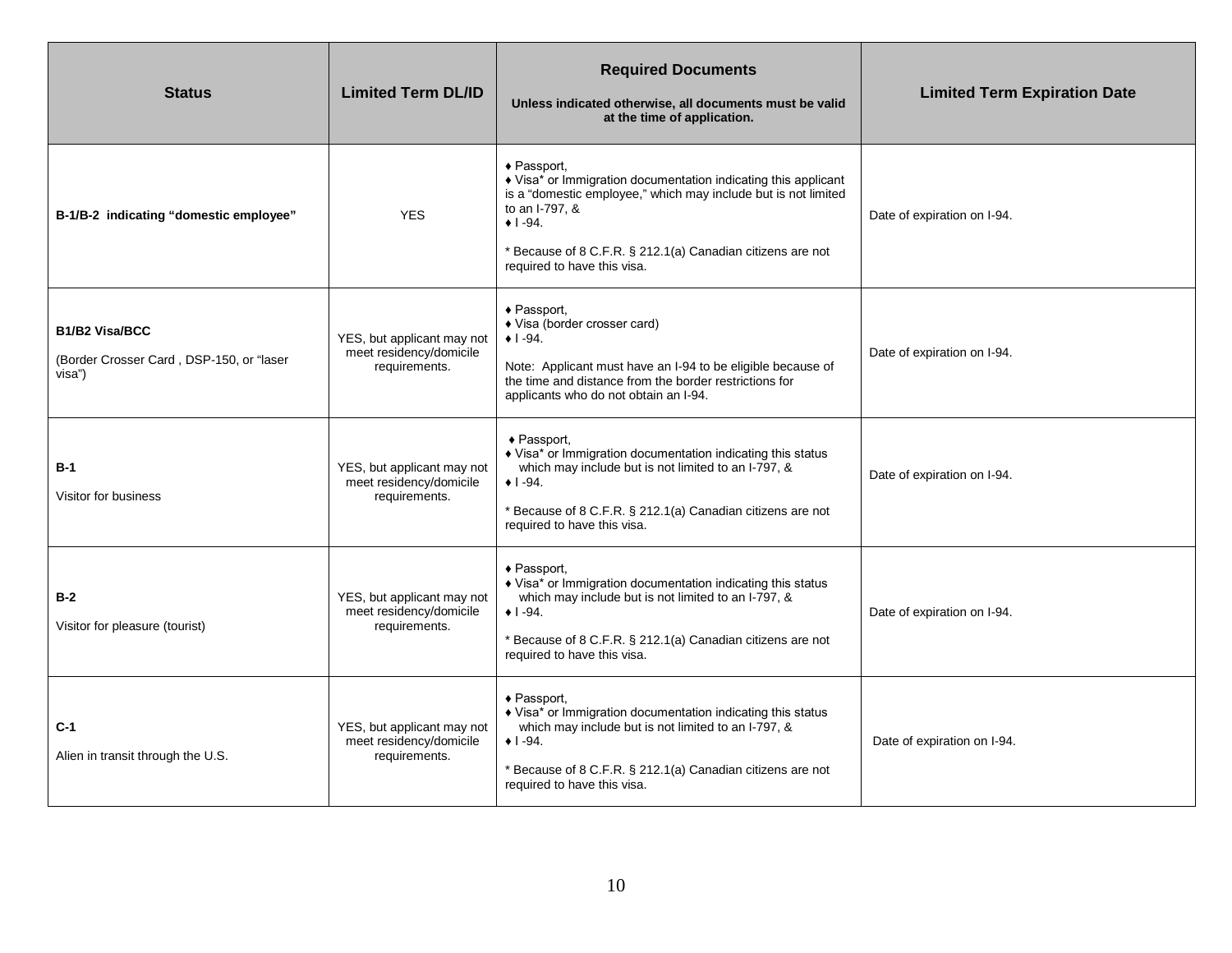| <b>Status</b>                                                                                                                                                         | <b>Limited Term DL/ID</b>                                                                     | <b>Required Documents</b><br>Unless indicated otherwise, all documents must be valid<br>at the time of application.                                                                                                                          | <b>Limited Term Expiration Date</b> |
|-----------------------------------------------------------------------------------------------------------------------------------------------------------------------|-----------------------------------------------------------------------------------------------|----------------------------------------------------------------------------------------------------------------------------------------------------------------------------------------------------------------------------------------------|-------------------------------------|
| $C-2$<br>Alien in transit to U.N. Headquarters district.<br>Travel limited to 25 miles radius of Columbus<br>Circle in New York                                       | YES, but applicant may not<br>meet residency/domicile<br>requirements.                        | ◆ Passport,<br>♦ Visa* or Immigration documentation indicating this status<br>which may include but is not limited to an I-797, &<br>$+1 - 94.$<br>* Because of 8 C.F.R. § 212.1(a) Canadian citizens are not<br>required to have this visa. | Date of expiration on I-94.         |
| $C-3$<br>Foreign government official coming to U.N.<br>dependents, attendants, servants, or other<br>personal employees of official in transit through<br><b>U.S.</b> | YES, but applicant may not<br>meet residency/domicile<br>requirements.                        | ◆ Passport.<br>♦ Visa* or Immigration documentation indicating this status<br>which may include but is not limited to an I-797, &<br>$+1 - 94.$<br>* Because of 8 C.F.R. § 212.1(a) Canadian citizens are not<br>required to have this visa. | Date of expiration on I-94.         |
| $D-1$<br>Alien crewman                                                                                                                                                | YES, but applicant may not<br>meet residency/domicile<br>requirements.                        | ◆ Passport,<br>♦ Visa* or Immigration documentation indicating this status<br>which may include but is not limited to an I-797, &<br>$+1 - 94.$<br>* Because of 8 C.F.R. § 212.1(a) Canadian citizens are not<br>required to have this visa. | Date of expiration on I-94.         |
| $E-1$<br><b>Treaty-Trader and Dependents</b>                                                                                                                          | <b>YES</b>                                                                                    | ◆ Passport,<br>♦ Visa or Immigration documentation indicating this status, &<br>$+1 - 94.$                                                                                                                                                   | Date of expiration on I-94.         |
| $E-2$<br>Treaty-investor and dependents                                                                                                                               | <b>YES</b>                                                                                    | ◆ Passport,<br>♦ Visa or Immigration documentation indicating this status, &<br>$+1 - 94.$                                                                                                                                                   | Date of expiration on I-94.         |
| E-2 CNMI<br>Treaty-investor and dependents in<br>Commonwealth of the Northern Mariana Islands<br>(CNMI) 8 CFR § 214.2(3)(23)                                          | Applicant cannot meet<br>residency/domicile<br>requirements and is not<br>eligible for DL/ID. |                                                                                                                                                                                                                                              |                                     |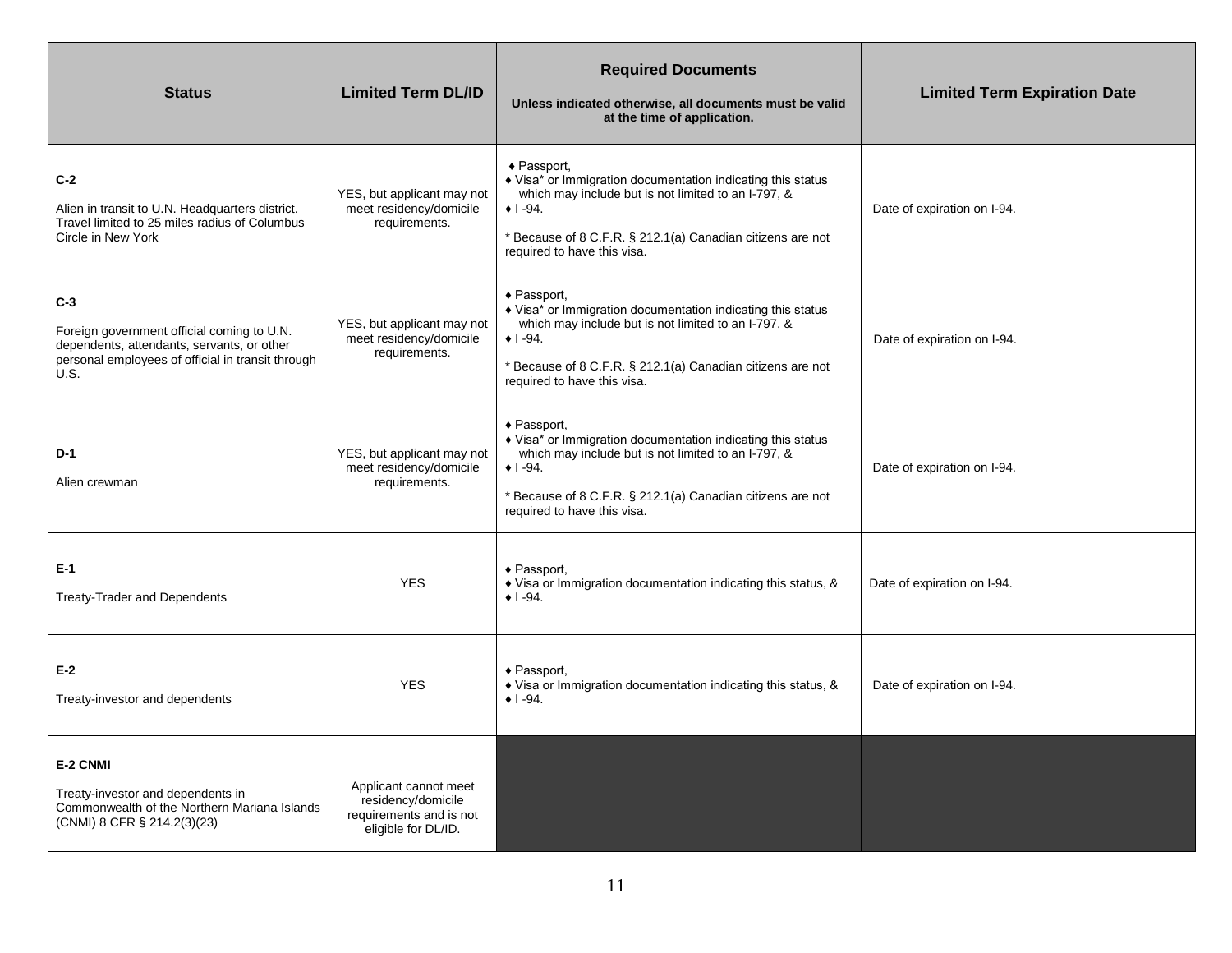| <b>Status</b>                                   | <b>Limited Term DL/ID</b>                                                                     | <b>Required Documents</b><br>Unless indicated otherwise, all documents must be valid<br>at the time of application.                                                                                                                                                                                                                                                                                                                                           | <b>Limited Term Expiration Date</b>                                                                                            |
|-------------------------------------------------|-----------------------------------------------------------------------------------------------|---------------------------------------------------------------------------------------------------------------------------------------------------------------------------------------------------------------------------------------------------------------------------------------------------------------------------------------------------------------------------------------------------------------------------------------------------------------|--------------------------------------------------------------------------------------------------------------------------------|
| $E-3$<br>Australian Specialty Occupation Worker | <b>YES</b>                                                                                    | ◆ Passport,<br>♦ Visa or Immigration documentation indicating this status, &<br>$+1 - 94.$                                                                                                                                                                                                                                                                                                                                                                    | Date of expiration on I-94.                                                                                                    |
| $F-1$<br>Foreign academic student               | <b>YES</b>                                                                                    | $\triangle$ Passport,<br>♦ Visa* or Immigration documentation indicating this status,<br>$\bullet$ I -94, and<br>$\triangle$ Form I-20.<br>* Because of 8 C.F.R. § 212.1(a) Canadian citizens are not<br>required to have this visa.<br>Note: I-20 should reflect current school, which may not match<br>school indicated on visa, does not have to be a Texas school,<br>does not have to be stamped, and can indicate Optional<br>Practical Training (OPT). | 1 year unless I-20 or other federal immigration<br>documentation indicates duration of status will end in less<br>than 1 year. |
| $F-2$<br>Dependent on F-1                       | <b>YES</b>                                                                                    | ◆ Passport,<br>♦ Visa* or Immigration documentation indicating this status,<br>$\bullet$ I -94, and<br>$\bullet$ Form I-20 of F-1.<br>* Because of 8 C.F.R. § 212.1(a) Canadian citizens are not<br>required to have this visa.<br>Note: I-20 should reflect current school, which may not match<br>school indicated on visa, does not have to be a Texas school,<br>does not have to be stamped, and can indicate Optional<br>Practical Training (OPT).      | 1 year unless I-20 or other federal immigration<br>documentation indicates duration of status will end in less<br>than 1 year. |
| $F-3$<br>Commuter Student from Canada or Mexico | Applicant cannot meet<br>residency/domicile<br>requirements and is not<br>eligible for DL/ID. |                                                                                                                                                                                                                                                                                                                                                                                                                                                               |                                                                                                                                |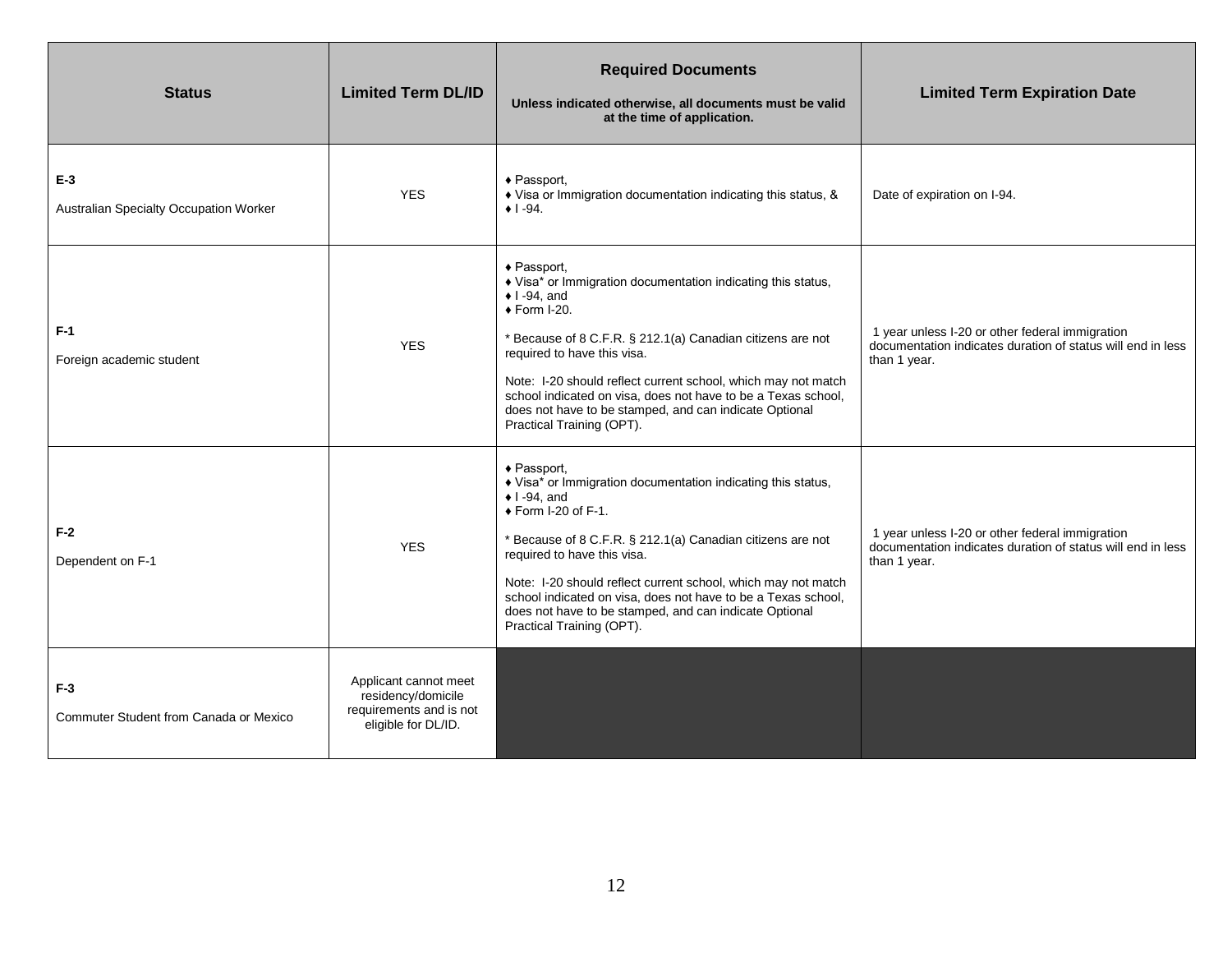| <b>Status</b>                                                                                                              | <b>Limited Term DL/ID</b> | <b>Required Documents</b><br>Unless indicated otherwise, all documents must be valid<br>at the time of application.                                                                                                                  | <b>Limited Term Expiration Date</b>                                                                                                  |
|----------------------------------------------------------------------------------------------------------------------------|---------------------------|--------------------------------------------------------------------------------------------------------------------------------------------------------------------------------------------------------------------------------------|--------------------------------------------------------------------------------------------------------------------------------------|
| $G-1$<br>Resident representative of a foreign<br>government to an international organization,<br>plus staff and dependents | <b>YES</b>                | ◆ Passport,<br>♦ Visa or Immigration documentation indicating this status<br>which may include but is not limited to an I-797,<br>$\bullet$ I -94, and<br>♦ Letter from US Department of State approving the<br>issuance of a DL/ID. | 1 year unless federal immigration documentation<br>indicates a defined lawful presence expiration date which<br>is less than 1 year. |
| $G-2$<br>Temporary representative of foreign member<br>government to an international organization,<br>plus dependents     | <b>YES</b>                | ◆ Passport,<br>♦ Visa or Immigration documentation indicating this status<br>which may include but is not limited to an I-797,<br>$\bullet$ I-94. and<br>+ Letter from US Department of State approving the<br>issuance of a DL/ID.  | 1 year unless federal immigration documentation<br>indicates a defined lawful presence expiration date which<br>is less than 1 year. |
| $G-3$<br>Representative of non-recognized or<br>nonmember government to an international<br>organization, plus dependents  | <b>YES</b>                | ◆ Passport,<br>♦ Visa or Immigration documentation indicating this status<br>which may include but is not limited to an I-797,<br>$\bullet$ I-94, and<br>+ Letter from US Department of State approving the<br>issuance of a DL/ID.  | 1 year unless federal immigration documentation<br>indicates a defined lawful presence expiration date which<br>is less than 1 year. |
| $G-4$<br>Officer or employee of a recognized<br>international organization, plus dependents                                | <b>YES</b>                | ◆ Passport,<br>♦ Visa or Immigration documentation indicating this status<br>which may include but is not limited to an I-797,<br>$\bullet$ I-94, and<br>♦ Letter from US Department of State approving the<br>issuance of a DL/ID.  | 1 year unless federal immigration documentation<br>indicates a defined lawful presence expiration date which<br>is less than 1 year. |
| $G-5$<br>Attendant, servant, or personal employee of G-<br>1, G-2, G-3 or G-4, plus dependents                             | <b>YES</b>                | ◆ Passport.<br>♦ Visa or Immigration documentation indicating this status<br>which may include but is not limited to an I-797,<br>$\bullet$ I-94, and<br>♦ Letter from US Department of State approving the<br>issuance of a DL/ID.  | Date of expiration on I-94.                                                                                                          |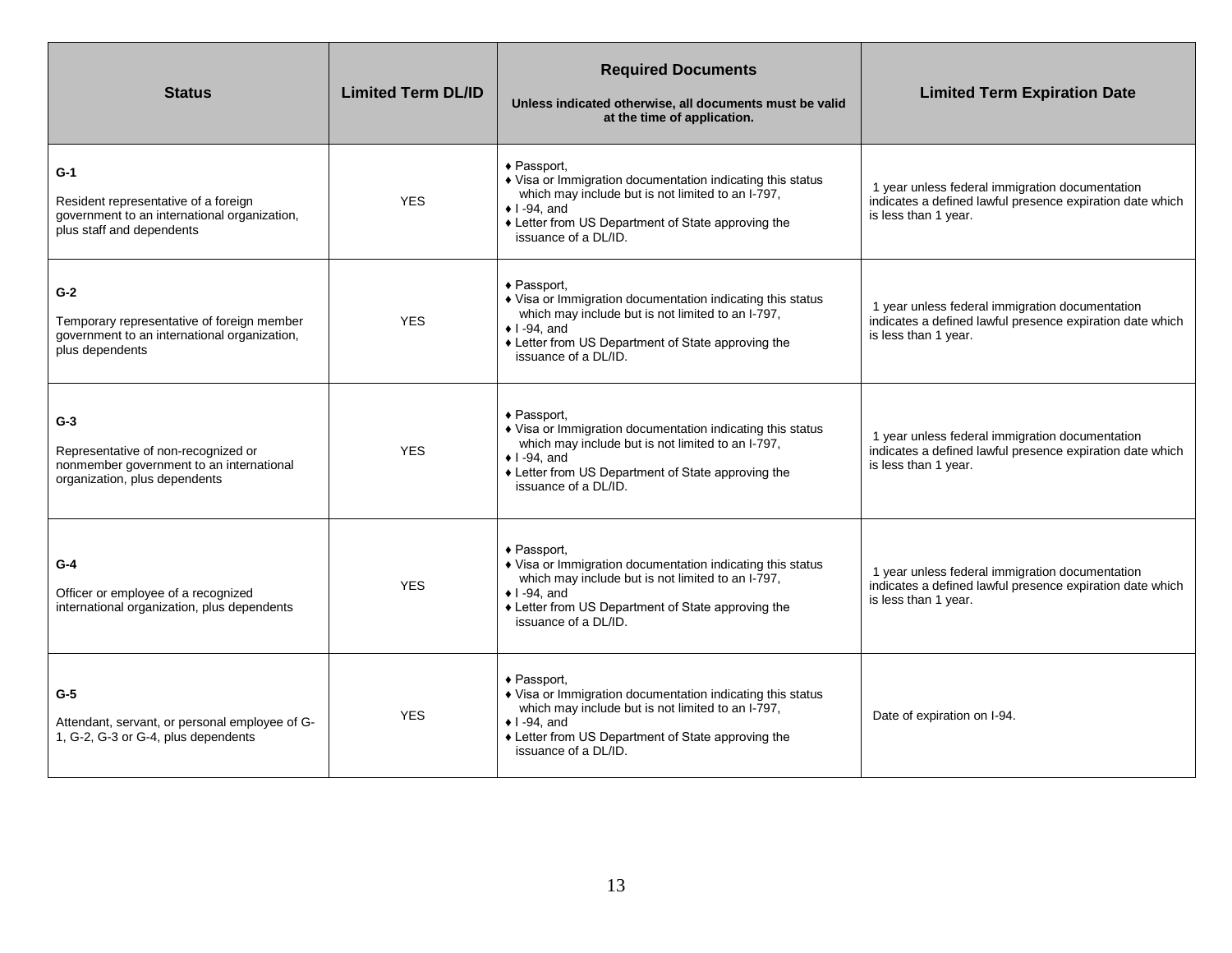| <b>Status</b>                                        | <b>Limited Term DL/ID</b> | <b>Required Documents</b><br>Unless indicated otherwise, all documents must be valid<br>at the time of application.                                                                                                                                          | <b>Limited Term Expiration Date</b> |
|------------------------------------------------------|---------------------------|--------------------------------------------------------------------------------------------------------------------------------------------------------------------------------------------------------------------------------------------------------------|-------------------------------------|
| H-1B<br>$H-1B1$<br><b>Specialty Worker</b>           | <b>YES</b>                | ◆ Passport,<br>♦ Visa* or Immigration documentation indicating this status<br>which may include but is not limited to an I-797, &<br>$\bullet$ 1 -94.<br>* Because of 8 C.F.R. § 212.1(a) Canadian citizens are not<br>required to have this visa.           | Date of expiration on I-94.         |
| $H-1C$<br>Nurse in Health Professional Shortage Area | <b>YES</b>                | $\triangle$ Passport,<br>♦ Visa* or Immigration documentation indicating this status<br>which may include but is not limited to an I-797, &<br>$\bullet$ 1 -94.<br>* Because of 8 C.F.R. § 212.1(a) Canadian citizens are not<br>required to have this visa. | Date of expiration on I-94.         |
| $H-2A$<br>Temporary agricultural worker              | <b>YES</b>                | $\triangle$ Passport,<br>♦ Visa* or Immigration documentation indicating this status<br>which may include but is not limited to an I-797, &<br>$\bullet$ 1 -94.<br>* Because of 8 C.F.R. § 212.1(a) Canadian citizens are not<br>required to have this visa. | Date of expiration on I-94.         |
| $H-2B$<br>Temporary non-agricultural worker          | <b>YES</b>                | $\triangle$ Passport,<br>• Visa* or Immigration documentation indicating this status<br>which may include but is not limited to an I-797, &<br>$+1 - 94.$<br>* Because of 8 C.F.R. § 212.1(a) Canadian citizens are not<br>required to have this visa.       | Date of expiration on I-94.         |
| $H-2R$<br>Temporary non-agricultural worker          | <b>YES</b>                | $\triangle$ Passport,<br>• Visa* or Immigration documentation indicating this status<br>which may include but is not limited to an I-797, &<br>$+1 - 94.$<br>* Because of 8 C.F.R. § 212.1(a) Canadian citizens are not<br>required to have this visa.       | Date of expiration on I-94.         |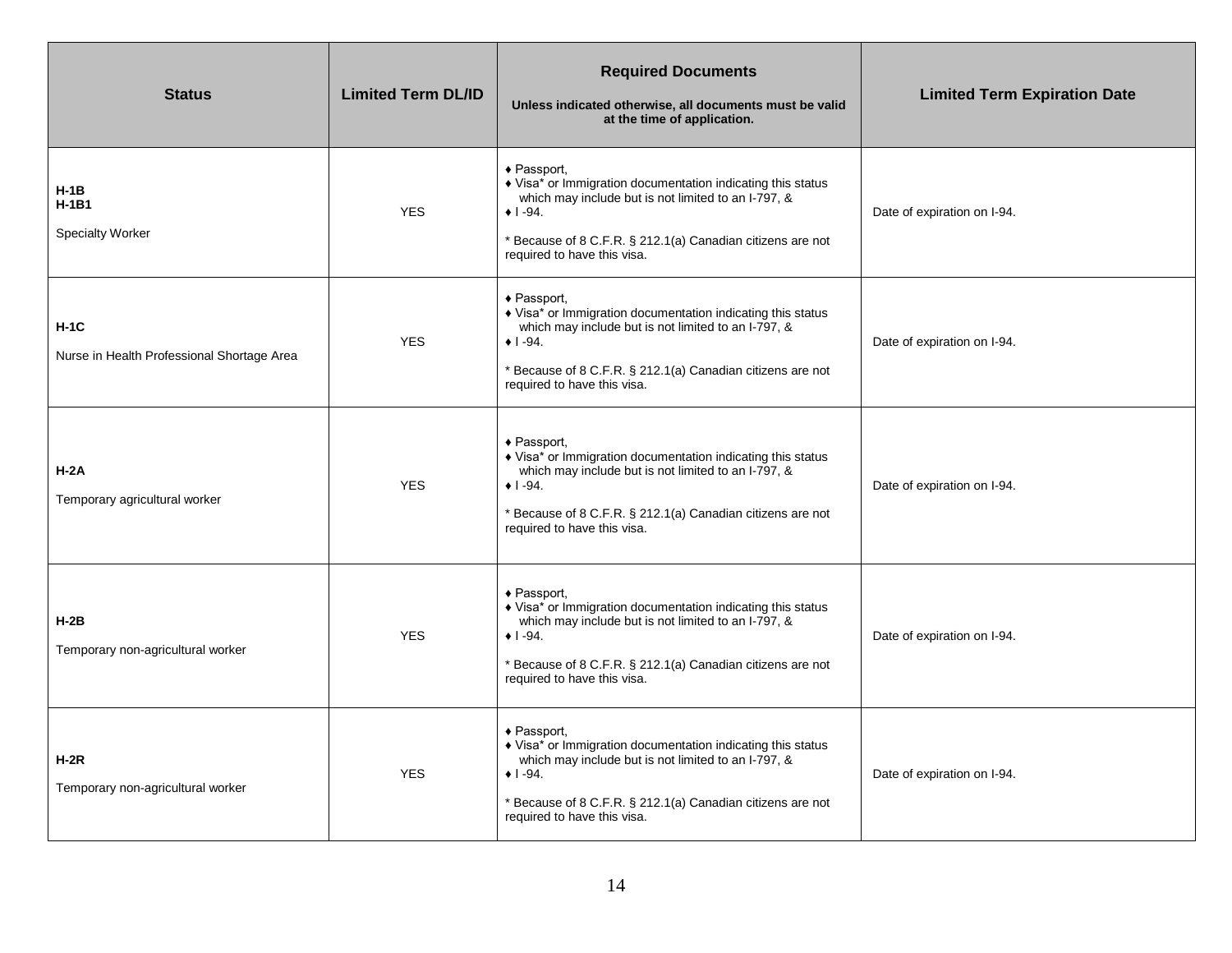| <b>Status</b>                                                  | <b>Limited Term DL/ID</b> | <b>Required Documents</b><br>Unless indicated otherwise, all documents must be valid<br>at the time of application.                                                                                                                                | <b>Limited Term Expiration Date</b>                                                                                                  |
|----------------------------------------------------------------|---------------------------|----------------------------------------------------------------------------------------------------------------------------------------------------------------------------------------------------------------------------------------------------|--------------------------------------------------------------------------------------------------------------------------------------|
| $H-3$<br>Alien trainees                                        | <b>YES</b>                | ◆ Passport,<br>♦ Visa* or Immigration documentation indicating this status<br>which may include but is not limited to an I-797, &<br>$+1 - 94.$<br>* Because of 8 C.F.R. § 212.1(a) Canadian citizens are not<br>required to have this visa.       | Date of expiration on I-94.                                                                                                          |
| $H - 4$<br>Dependent of any H classification principal         | <b>YES</b>                | ◆ Passport,<br>♦ Visa* or Immigration documentation indicating this status<br>which may include but is not limited to an I-797, &<br>$\bullet$ 1 -94.<br>* Because of 8 C.F.R. § 212.1(a) Canadian citizens are not<br>required to have this visa. | Date of expiration on I-94.                                                                                                          |
| Representative of foreign information media,<br>and dependents | <b>YES</b>                | ◆ Passport,<br>♦ Visa* or Immigration documentation indicating this status<br>which may include but is not limited to an I-797, &<br>$\bullet$ 1 -94.<br>* Because of 8 C.F.R. § 212.1(a) Canadian citizens are not<br>required to have this visa. | 1 year unless federal immigration documentation<br>indicates a defined lawful presence expiration date which<br>is less than 1 year. |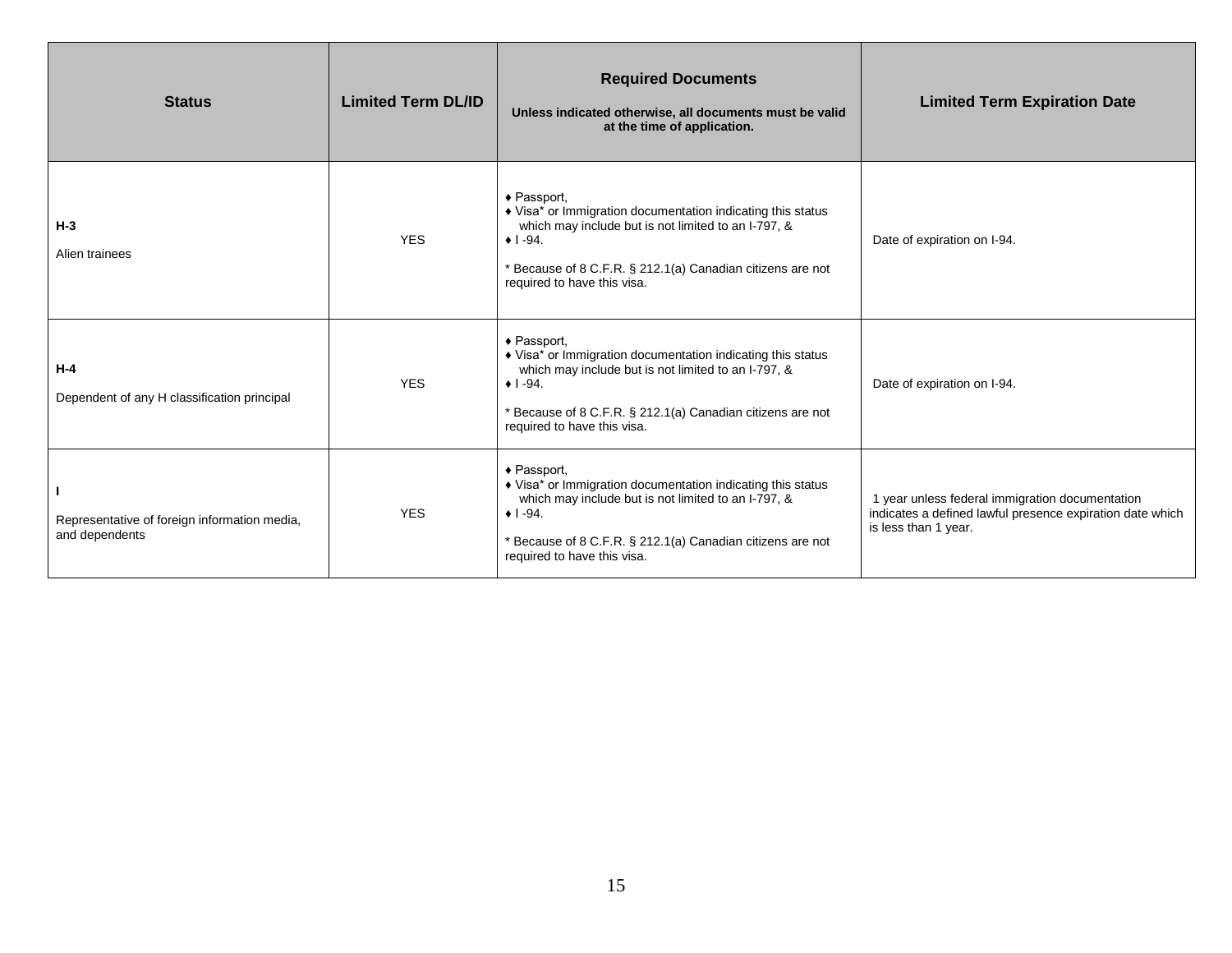| <b>Status</b>                                                                      | <b>Limited Term DL/ID</b> | <b>Required Documents</b><br>Unless indicated otherwise, all documents must be valid<br>at the time of application.                                                                                                                                                                | <b>Limited Term Expiration Date</b>                                                                                                         |
|------------------------------------------------------------------------------------|---------------------------|------------------------------------------------------------------------------------------------------------------------------------------------------------------------------------------------------------------------------------------------------------------------------------|---------------------------------------------------------------------------------------------------------------------------------------------|
| $J-1$<br>Exchange visitor (may be student, trainee,<br>work/travel, au pair, etc.) | <b>YES</b>                | ◆ Passport,<br>♦ Visa* or Immigration documentation indicating this status<br>which may include but is not limited to an I-797,<br>$\bullet$ I-94, and<br>◆ IAP-66 or DS-2019.<br>* Because of 8 C.F.R. § 212.1(a) Canadian citizens are not<br>required to have this visa.        | 1 year unless IAP 66 or DS-2019 or other federal<br>immigration documentation indicates duration of status<br>will end in less than 1 year. |
| $J-2$<br>Dependent of J-1 exchange visitor                                         | <b>YES</b>                | ◆ Passport,<br>♦ Visa* or Immigration documentation indicating this status<br>which may include but is not limited to an I-797,<br>$\bullet$ I-94, and<br>◆ IAP-66 or DS-2019 of J-1.<br>* Because of 8 C.F.R. § 212.1(a) Canadian citizens are not<br>required to have this visa. | 1 year unless IAP 66 or DS-2019 or other federal<br>immigration documentation indicates duration of status<br>will end in less than 1 year. |
| K-1<br>Fiancée of U.S. citizen                                                     | <b>YES</b>                | $\triangle$ Passport,<br>♦ Visa or Immigration documentation indicating this status<br>which may include but is not limited to an I-797, and<br>$\bullet$ 1 -94.                                                                                                                   | Date of expiration on I-94.                                                                                                                 |
| $K-2$<br>Dependents of K-1                                                         | <b>YES</b>                | ◆ Passport,<br>♦ Visa or Immigration documentation indicating this status<br>which may include but is not limited to an I-797, and<br>$+1 - 94$ .                                                                                                                                  | Date of expiration on I-94.                                                                                                                 |
| $K-3$<br>Spouse of U.S. citizen                                                    | <b>YES</b>                | ◆ Passport,<br>♦ Visa or Immigration documentation indicating this status<br>which may include but is not limited to an I-797, and<br>$+ 1 - 94.$                                                                                                                                  | Date of expiration on I-94.                                                                                                                 |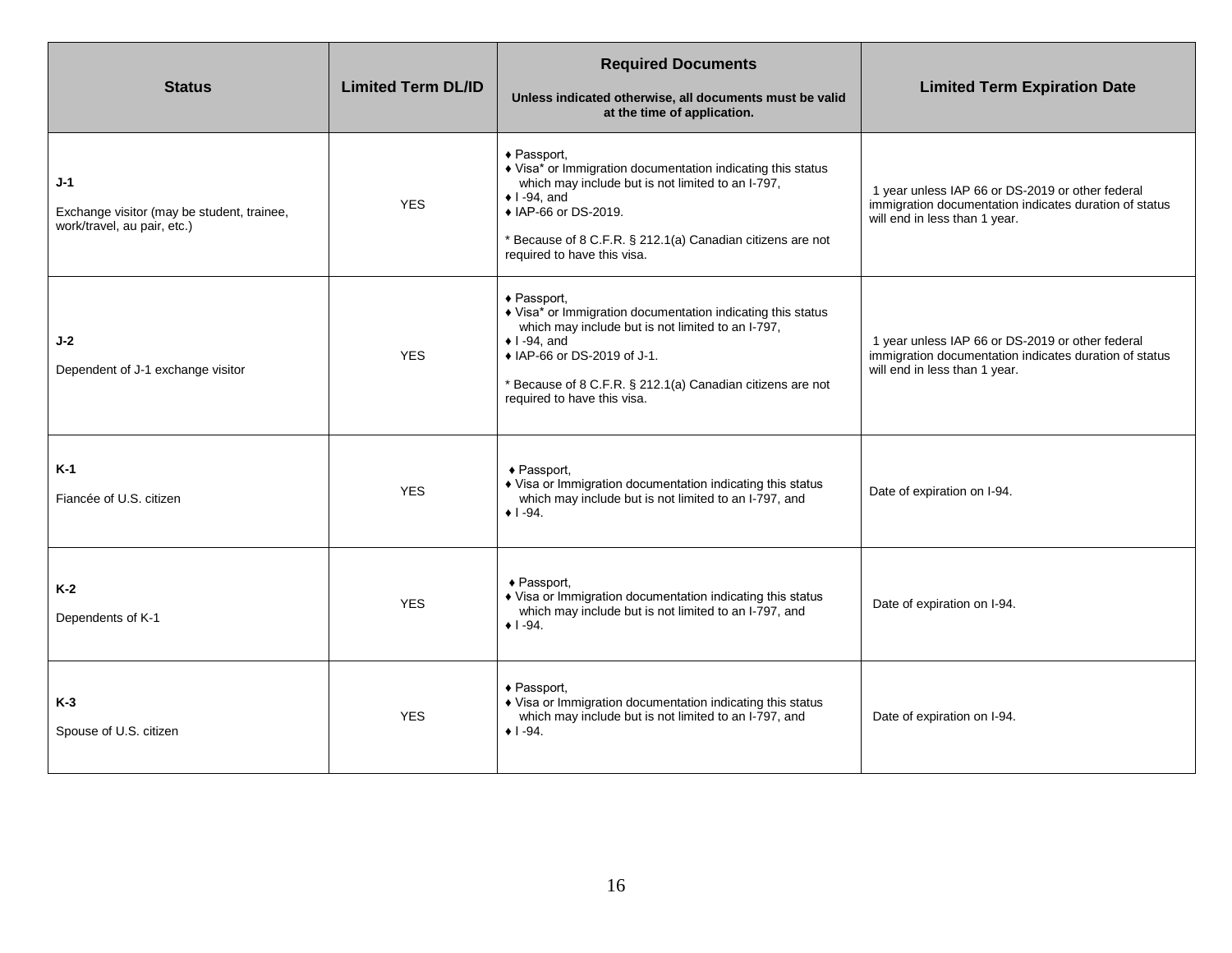| <b>Status</b>                                                         | <b>Limited Term DL/ID</b> | <b>Required Documents</b><br>Unless indicated otherwise, all documents must be valid<br>at the time of application.                                                                                                                                                                                              | <b>Limited Term Expiration Date</b> |
|-----------------------------------------------------------------------|---------------------------|------------------------------------------------------------------------------------------------------------------------------------------------------------------------------------------------------------------------------------------------------------------------------------------------------------------|-------------------------------------|
| $K-4$<br>Unmarried child under 21 of K-3                              | <b>YES</b>                | ◆ Passport,<br>♦ Visa or Immigration documentation indicating this status<br>which may include but is not limited to an I-797, and<br>$+1 - 94.$                                                                                                                                                                 | Date of expiration on I-94.         |
| $L-1A (L-1)$<br>Intracompany transferee (manager or<br>executive)     | <b>YES</b>                | ◆ Passport,<br>♦ Visa* or Immigration documentation indicating this status<br>which may include but is not limited to an I-797, &<br>$\bullet$ 1 -94.<br>* Because of 8 C.F.R. § 212.1(a) Canadian citizens are not<br>required to have this visa.<br>Note: Documentation may indicate L-1 only rather than L-1A | Date of expiration on I-94.         |
| $L-1B$ (L-1)<br>Intracompany transferee with specialized<br>knowledge | <b>YES</b>                | ◆ Passport.<br>♦ Visa* or Immigration documentation indicating this status<br>which may include but is not limited to an I-797, &<br>$+1 - 94.$<br>* Because of 8 C.F.R. § 212.1(a) Canadian citizens are not<br>required to have this visa.<br>Note: Documentation may indicate L-1 only rather than L-1B       | Date of expiration on I-94.         |
| $L-2$<br>Dependents of L-1A or L-1B                                   | <b>YES</b>                | $\triangle$ Passport,<br>♦ Visa* or Immigration documentation indicating this status<br>which may include but is not limited to an I-797, &<br>$\bullet$ 1 -94.<br>* Because of 8 C.F.R. § 212.1(a) Canadian citizens are not<br>required to have this visa.                                                     | Date of expiration on I-94.         |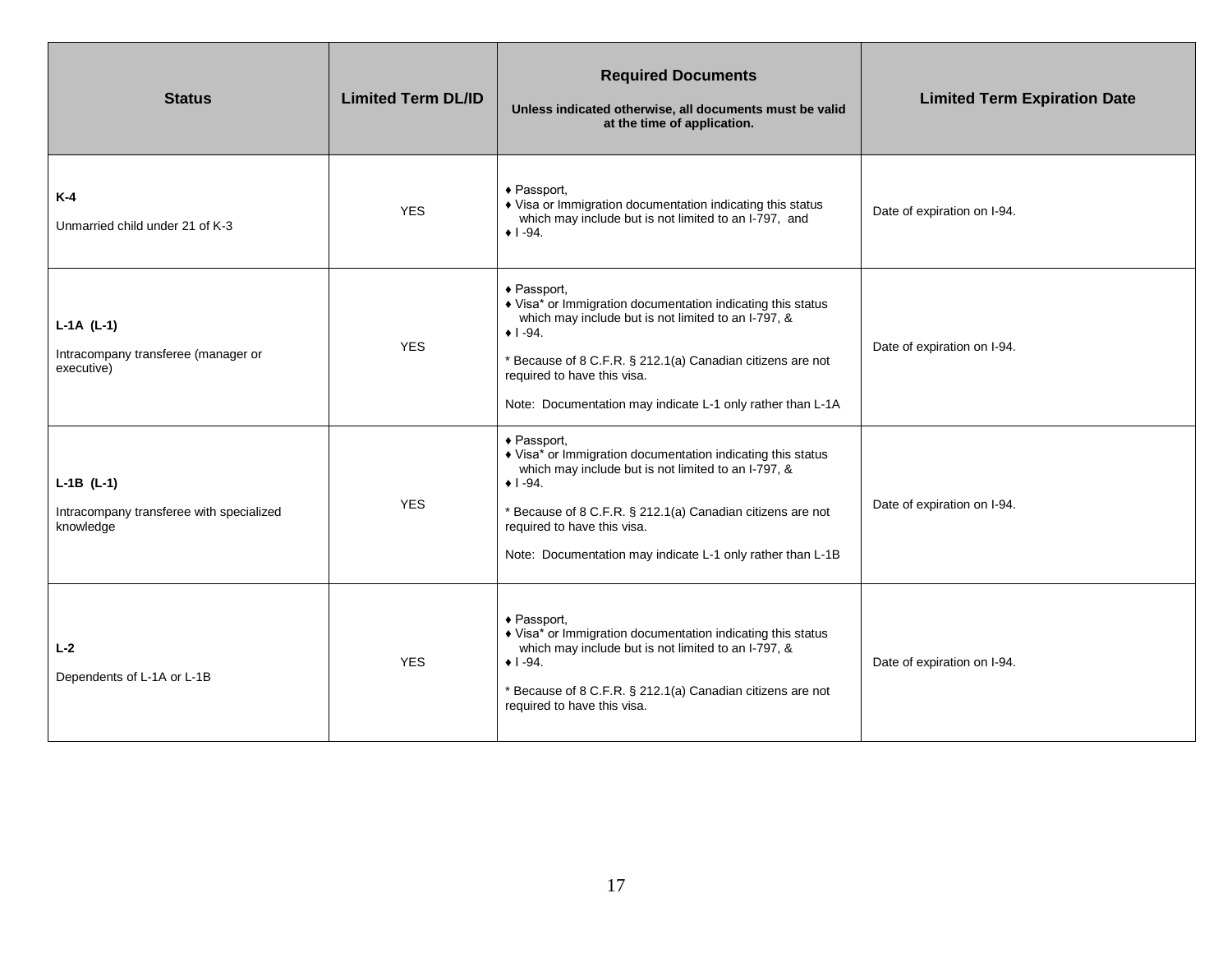| <b>Status</b>                                   | <b>Limited Term DL/ID</b>                                                                     | <b>Required Documents</b><br>Unless indicated otherwise, all documents must be valid<br>at the time of application.                                                                                                                                                                                                                                                                                                 | <b>Limited Term Expiration Date</b>                                                                                            |
|-------------------------------------------------|-----------------------------------------------------------------------------------------------|---------------------------------------------------------------------------------------------------------------------------------------------------------------------------------------------------------------------------------------------------------------------------------------------------------------------------------------------------------------------------------------------------------------------|--------------------------------------------------------------------------------------------------------------------------------|
| $M-1$<br>Non-academic student                   | <b>YES</b>                                                                                    | ◆ Passport,<br>♦ Visa* or Immigration documentation indicating this status<br>which may include but is not limited to an I-797,<br>$\bullet$ I -94, and<br>◆ Form I-20.<br>* Because of 8 C.F.R. § 212.1(a) Canadian citizens are not<br>required to have this visa.<br>Note: I-20 should reflect current school, which may not match<br>school indicated on visa and does not need to be stamped.                  | 1 year unless I-20 or other federal immigration<br>documentation indicates duration of status will end in less<br>than 1 year. |
| $M-2$<br>Dependents of non-academic students    | <b>YES</b>                                                                                    | ◆ Passport,<br>♦ Visa* or Immigration documentation indicating this status<br>which may include but is not limited to an I-797,<br>$\bullet$ I -94, and<br>$\triangle$ Form I-20 of M-1.<br>* Because of 8 C.F.R. § 212.1(a) Canadian citizens are not<br>required to have this visa.<br>Note: I-20 should reflect current school, which may not match<br>school indicated on visa and does not need to be stamped. | 1 year unless I-20 or other federal immigration<br>documentation indicates duration of status will end in less<br>than 1 year. |
| $M-3$<br>Commuter Student from Canada or Mexico | Applicant cannot meet<br>residency/domicile<br>requirements and is not<br>eligible for DL/ID. |                                                                                                                                                                                                                                                                                                                                                                                                                     |                                                                                                                                |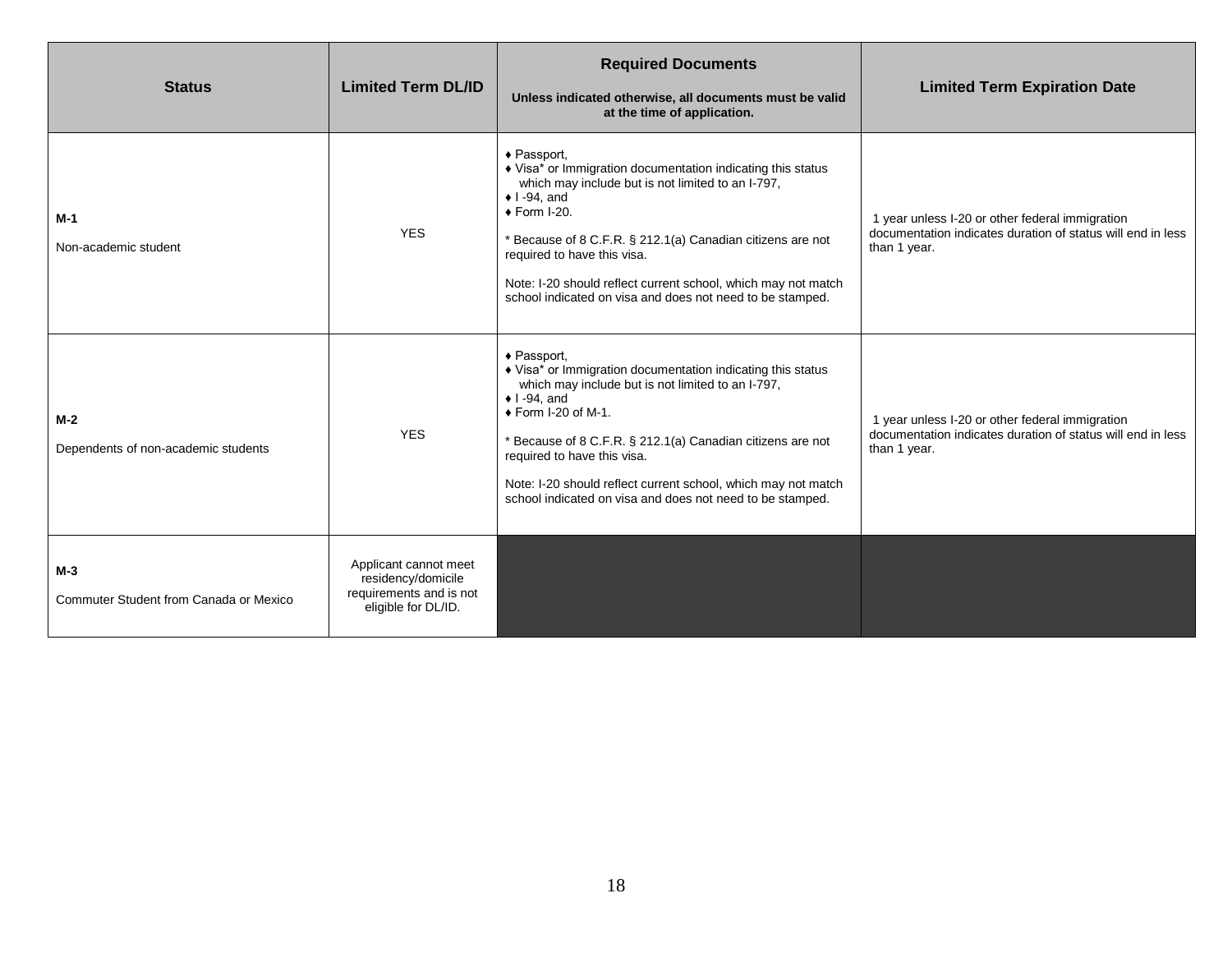| <b>Status</b>                                                                                                                                                                  | <b>Limited Term DL/ID</b> | <b>Required Documents</b><br>Unless indicated otherwise, all documents must be valid<br>at the time of application.                                                                                                                                         | <b>Limited Term Expiration Date</b>                                                                                                  |
|--------------------------------------------------------------------------------------------------------------------------------------------------------------------------------|---------------------------|-------------------------------------------------------------------------------------------------------------------------------------------------------------------------------------------------------------------------------------------------------------|--------------------------------------------------------------------------------------------------------------------------------------|
| N-1 through N-7 (NATO)<br>North American Treaty Organization<br>Representatives and dependents                                                                                 | <b>YES</b>                | ◆ Passport,<br>♦ Visa or Immigration documentation indicating this status<br>which may include but is not limited to an I-797, and<br>$\bullet$ 1 -94.<br>Because of 8 C.F.R. § 212.1(a) Canadian citizens are not<br>required to have this visa.           | 1 year unless federal immigration documentation<br>indicates a defined lawful presence expiration date which<br>is less than 1 year. |
| $N-8$<br>Special immigrant (former employee of<br>international organization who has resided for a<br>long time in the U.S. under G-4 classification<br>and certain dependents | <b>YES</b>                | $\triangle$ Passport,<br>♦ Visa or Immigration documentation indicating this status<br>which may include but is not limited to an I-797, &<br>$\bullet$ 1 -94.<br>* Because of 8 C.F.R. § 212.1(a) Canadian citizens are not<br>required to have this visa. | Date of expiration on I-94.                                                                                                          |
| $N-9$<br>Other N-8 dependents                                                                                                                                                  | <b>YES</b>                | ◆ Passport,<br>♦ Visa or Immigration documentation indicating this status<br>which may include but is not limited to an I-797, &<br>$\bullet$ 1 -94.<br>Because of 8 C.F.R. § 212.1(a) Canadian citizens are not<br>required to have this visa.             | Date of expiration on I-94.                                                                                                          |
| $O-1$<br>Alien with extraordinary ability in the sciences,<br>arts, education, business, athletics, arts, motion<br>picture, or TV industry                                    | <b>YES</b>                | ◆ Passport,<br>♦ Visa* or Immigration documentation indicating this status<br>which may include but is not limited to an I-797, &<br>$\bullet$ 1 -94.<br>Because of 8 C.F.R. § 212.1(a) Canadian citizens are not<br>required to have this visa.            | Date of expiration on I-94.                                                                                                          |
| $O-2$<br>Alien who accompanies and assists in artistic or<br>athletic performances of O-1 principal                                                                            | <b>YES</b>                | ◆ Passport,<br>♦ Visa* or Immigration documentation indicating this status<br>which may include but is not limited to an I-797, &<br>$\bullet$ 1 -94.<br>Because of 8 C.F.R. § 212.1(a) Canadian citizens are not<br>required to have this visa.            | Date of expiration on I-94.                                                                                                          |
| $O-3$<br>Dependants of O-1 and O-2 principals                                                                                                                                  | <b>YES</b>                | ◆ Passport,<br>♦ Visa* or Immigration documentation indicating this status<br>which may include but is not limited to an I-797, &<br>$\bullet$ 1 -94.<br>Because of 8 C.F.R. § 212.1(a) Canadian citizens are not<br>required to have this visa.            | Date of expiration on I-94.                                                                                                          |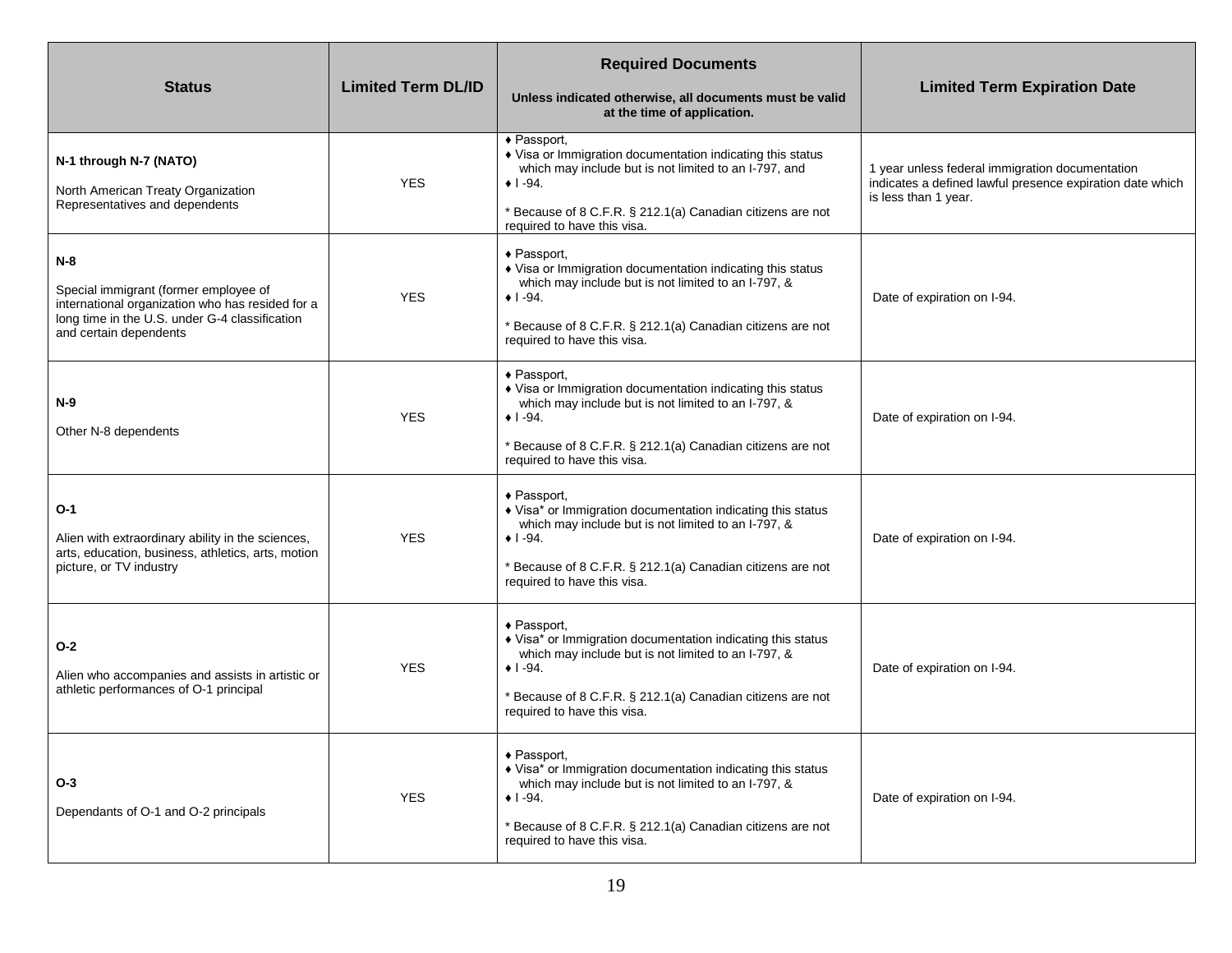| <b>Status</b>                                                                                                                                                                                                                                                                                                           | <b>Limited Term DL/ID</b> | <b>Required Documents</b><br>Unless indicated otherwise, all documents must be valid<br>at the time of application.                                                                                                                                          | <b>Limited Term Expiration Date</b> |
|-------------------------------------------------------------------------------------------------------------------------------------------------------------------------------------------------------------------------------------------------------------------------------------------------------------------------|---------------------------|--------------------------------------------------------------------------------------------------------------------------------------------------------------------------------------------------------------------------------------------------------------|-------------------------------------|
| $P-1$<br>Athlete who competes individually or part of a<br>team at internationally recognized level or<br>entertainer who is part of a group that has<br>received international recognition as<br>outstanding for a sustained and substantial<br>period of time (includes support personnel of<br>entertainment groups) | <b>YES</b>                | ◆ Passport,<br>♦ Visa* or Immigration documentation indicating this status<br>which may include but is not limited to an I-797, &<br>$\bullet$ 1 -94.<br>* Because of 8 C.F.R. § 212.1(a) Canadian citizens are not<br>required to have this visa.           | Date of expiration on I-94.         |
| $P-2$<br>Individual artist or entertainment group in<br>reciprocal exchange program between US and<br>foreign-based organizations engaged in<br>temporary exchange of artists or entertainers<br>(includes essential support personnel)                                                                                 | <b>YES</b>                | $\triangle$ Passport,<br>♦ Visa* or Immigration documentation indicating this status<br>which may include but is not limited to an I-797, &<br>$\bullet$ 1 -94.<br>* Because of 8 C.F.R. § 212.1(a) Canadian citizens are not<br>required to have this visa. | Date of expiration on I-94.         |
| $P-3$<br>Individual or group artist or entertainer and<br>accompanying aliens who are integral to the<br>group's performance or will perform, teach, or<br>coach under a culturally unique commercial or<br>noncommercial program (includes essential<br>support personnel)                                             | <b>YES</b>                | $\triangle$ Passport,<br>♦ Visa* or Immigration documentation indicating this status<br>which may include but is not limited to an I-797, &<br>$+1 - 94.$<br>* Because of 8 C.F.R. § 212.1(a) Canadian citizens are not<br>required to have this visa.       | Date of expiration on I-94.         |
| $P-4$<br>Dependents of P-1, P-2 or P-3                                                                                                                                                                                                                                                                                  | <b>YES</b>                | $\triangle$ Passport,<br>♦ Visa* or Immigration documentation indicating this status<br>which may include but is not limited to an I-797, &<br>$+1 - 94.$<br>* Because of 8 C.F.R. § 212.1(a) Canadian citizens are not<br>required to have this visa.       | Date of expiration on I-94.         |
| Q-1<br>International cultural exchange visitor (no<br>derivative classification for dependents)                                                                                                                                                                                                                         | <b>YES</b>                | ◆ Passport,<br>♦ Visa* or Immigration documentation indicating this status<br>which may include but is not limited to an I-797, &<br>$\bullet$ 1 -94.<br>* Because of 8 C.F.R. § 212.1(a) Canadian citizens are not<br>required to have this visa.           | Date of expiration on I-94.         |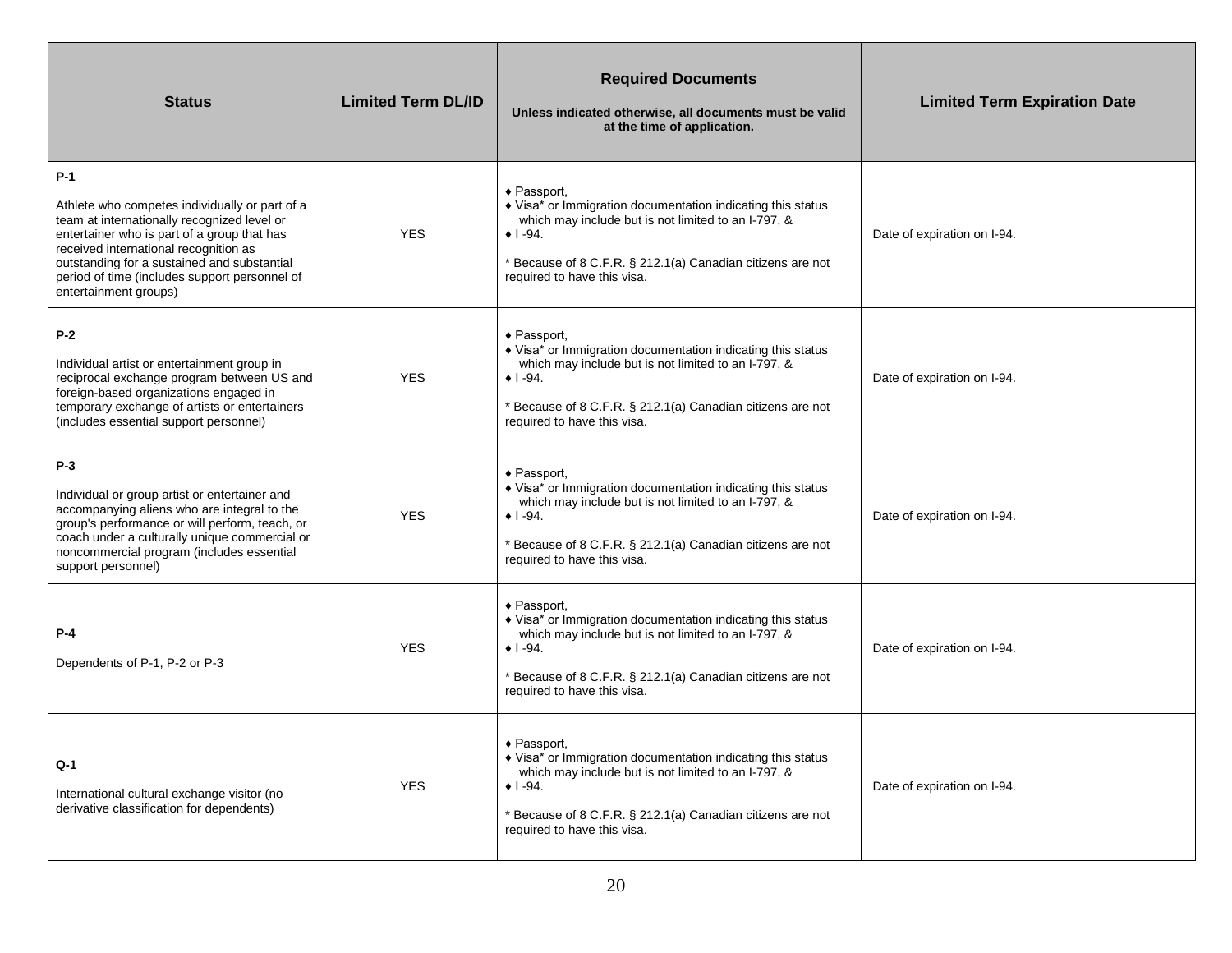| <b>Status</b>                                                       | <b>Limited Term DL/ID</b> | <b>Required Documents</b><br>Unless indicated otherwise, all documents must be valid<br>at the time of application.                                                                                                                                | <b>Limited Term Expiration Date</b> |
|---------------------------------------------------------------------|---------------------------|----------------------------------------------------------------------------------------------------------------------------------------------------------------------------------------------------------------------------------------------------|-------------------------------------|
| $Q-2$<br>Participant from Ireland in Walsh training visa<br>program | <b>YES</b>                | ◆ Passport,<br>♦ Visa* or Immigration documentation indicating this status<br>which may include but is not limited to an I-797, &<br>$\bullet$ 1 -94.<br>* Because of 8 C.F.R. § 212.1(a) Canadian citizens are not<br>required to have this visa. | Date of expiration on I-94.         |
| $Q-3$<br>Dependents of Q-2                                          | <b>YES</b>                | ◆ Passport,<br>♦ Visa* or Immigration documentation indicating this status<br>which may include but is not limited to an I-797, &<br>$+1 - 94.$<br>* Because of 8 C.F.R. § 212.1(a) Canadian citizens are not<br>required to have this visa.       | Date of expiration on I-94.         |
| $R-1$<br>Minister or religious worker                               | <b>YES</b>                | ◆ Passport,<br>♦ Visa* or Immigration documentation indicating this status<br>which may include but is not limited to an I-797, &<br>$+1 - 94.$<br>* Because of 8 C.F.R. § 212.1(a) Canadian citizens are not<br>required to have this visa.       | Date of expiration on I-94.         |
| $R-2$<br>Dependents of R-1                                          | <b>YES</b>                | ◆ Passport,<br>♦ Visa* or Immigration documentation indicating this status<br>which may include but is not limited to an I-797, &<br>$+1 - 94.$<br>* Because of 8 C.F.R. § 212.1(a) Canadian citizens are not<br>required to have this visa.       | Date of expiration on I-94.         |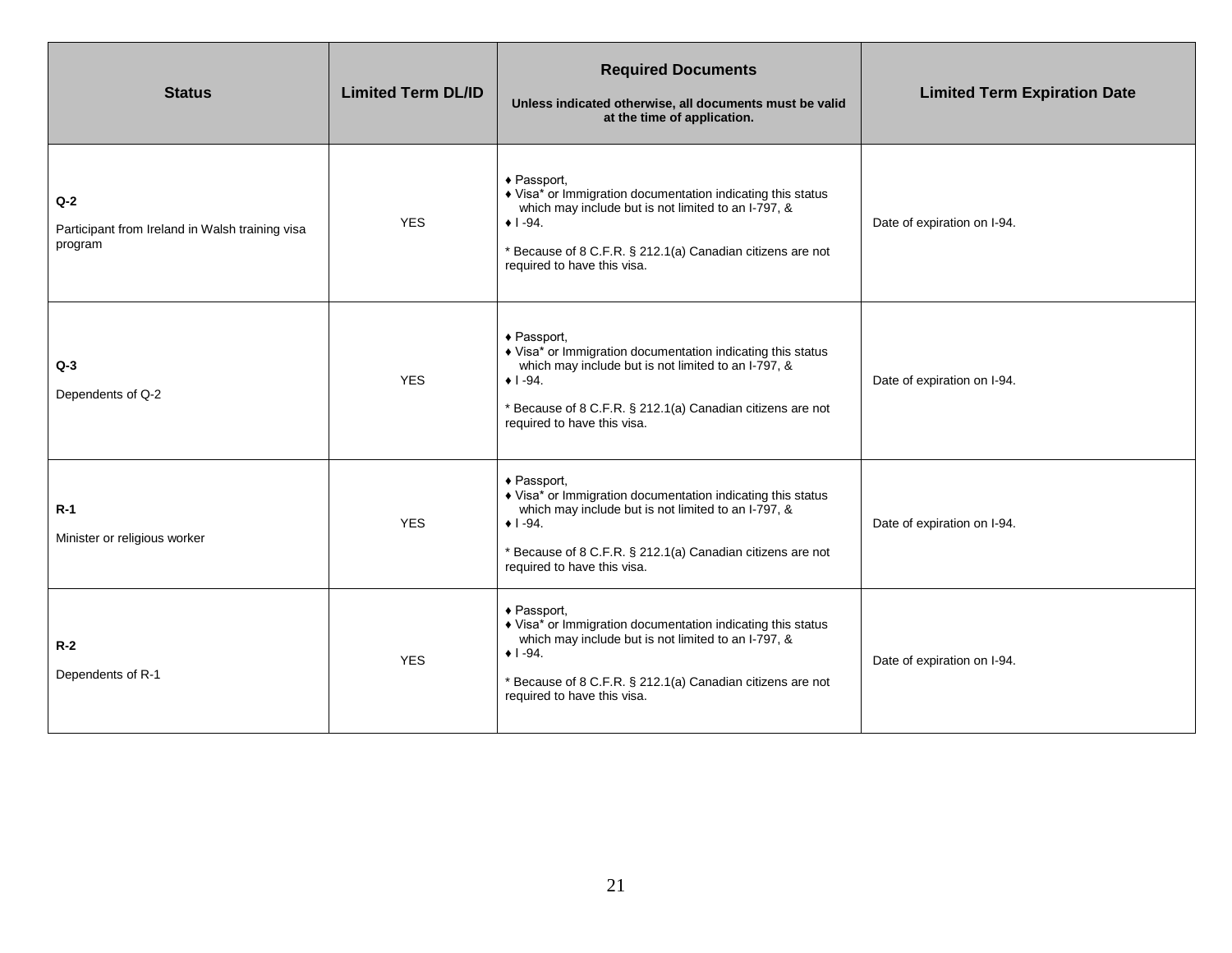| <b>Status</b>                          | <b>Limited Term DL/ID</b> | <b>Required Documents</b><br>Unless indicated otherwise, all documents must be valid<br>at the time of application.                                                                                                                  | <b>Limited Term Expiration Date</b> |
|----------------------------------------|---------------------------|--------------------------------------------------------------------------------------------------------------------------------------------------------------------------------------------------------------------------------------|-------------------------------------|
| $S-5$<br>$S-6$<br>Witness or informant | <b>YES</b>                | ♦ Visa or Immigration documentation indicating this status<br>which may include but is not limited to an I-797 and<br>$\bullet$ 1 -94.                                                                                               | Date of expiration on I-94.         |
| $S-7$<br>Dependents of S-5 or S-6      | <b>YES</b>                | • Visa or Immigration documentation indicating this status<br>which may include but is not limited to an I-797 and<br>$+1 - 94.$                                                                                                     | Date of expiration on I-94.         |
| $T-1$<br>Victim of human trafficking   | <b>YES</b>                | ♦ Visa* or Immigration documentation indicating this status<br>which may include but is not limited to an I-797 and<br>$\bullet$ 1 -94.<br>* Because of 8 C.F.R. § 212.1(a) Canadian citizens are not<br>required to have this visa. | Date of expiration on I-94.         |
| $T-2$<br>Spouse of T-1                 | <b>YES</b>                | • Visa* or Immigration documentation indicating this status<br>which may include but is not limited to an I-797 and<br>$+1 - 94.$<br>* Because of 8 C.F.R. § 212.1(a) Canadian citizens are not<br>required to have this visa.       | Date of expiration on I-94.         |
| $T-3$<br>Dependent child of T-1        | <b>YES</b>                | ♦ Visa* or Immigration documentation indicating this status<br>which may include but is not limited to an I-797 and<br>$\bullet$ 1 -94.<br>* Because of 8 C.F.R. § 212.1(a) Canadian citizens are not<br>required to have this visa. | Date of expiration on I-94.         |
| $T-4$<br>Parent of T-1                 | <b>YES</b>                | ♦ Visa* or Immigration documentation indicating this status<br>which may include but is not limited to an I-797 and<br>$+1 - 94.$<br>* Because of 8 C.F.R. § 212.1(a) Canadian citizens are not<br>required to have this visa.       | Date of expiration on I-94.         |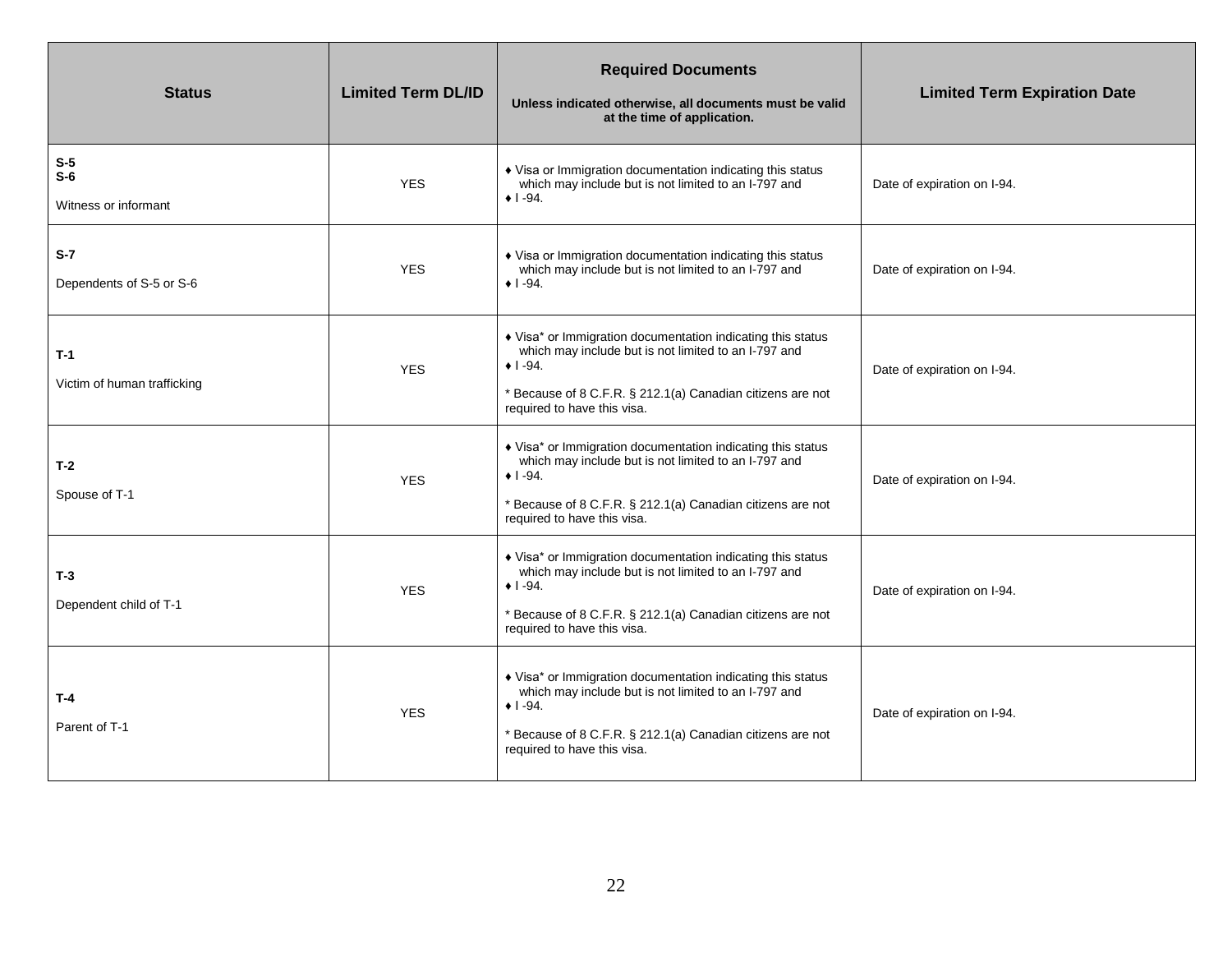| <b>Status</b>                              | <b>Limited Term DL/ID</b> | <b>Required Documents</b><br>Unless indicated otherwise, all documents must be valid<br>at the time of application.                                                                                                                            | <b>Limited Term Expiration Date</b> |
|--------------------------------------------|---------------------------|------------------------------------------------------------------------------------------------------------------------------------------------------------------------------------------------------------------------------------------------|-------------------------------------|
| $T-5$<br>Sibling of T-1                    | <b>YES</b>                | ♦ Visa* or Immigration documentation indicating this status<br>which may include but is not limited to an I-797and<br>$\bullet$ 1 -94.<br>* Because of 8 C.F.R. § 212.1(a) Canadian citizens are not<br>required to have this visa.            | Date of expiration on I-94.         |
| $TN-1$<br>NAFTA professional (Canada)      | <b>YES</b>                | ◆ Passport,<br>♦ Visa* or Immigration documentation indicating this status<br>which may include but is not limited to an I-797, and<br>$+1 - 94.$<br>* Because of 8 C.F.R. § 212.1(a) Canadian citizens are not<br>required to have this visa. | Date of expiration on I-94.         |
| $TN-2$<br>NAFTA professional (Mexico)      | <b>YES</b>                | ◆ Passport,<br>• Visa or Immigration documentation indicating this status<br>which may include but is not limited to an I-797, and<br>$+1 - 94.$                                                                                               | Date of expiration on I-94.         |
| TD<br>Dependents of any NAFTA professional | <b>YES</b>                | ◆ Passport,<br>♦ Visa* or Immigration documentation indicating this status<br>which may include but is not limited to an I-797, and<br>$+1 - 94.$<br>* Because of 8 C.F.R. § 212.1(a) Canadian citizens are not<br>required to have this visa. | Date of expiration on I-94.         |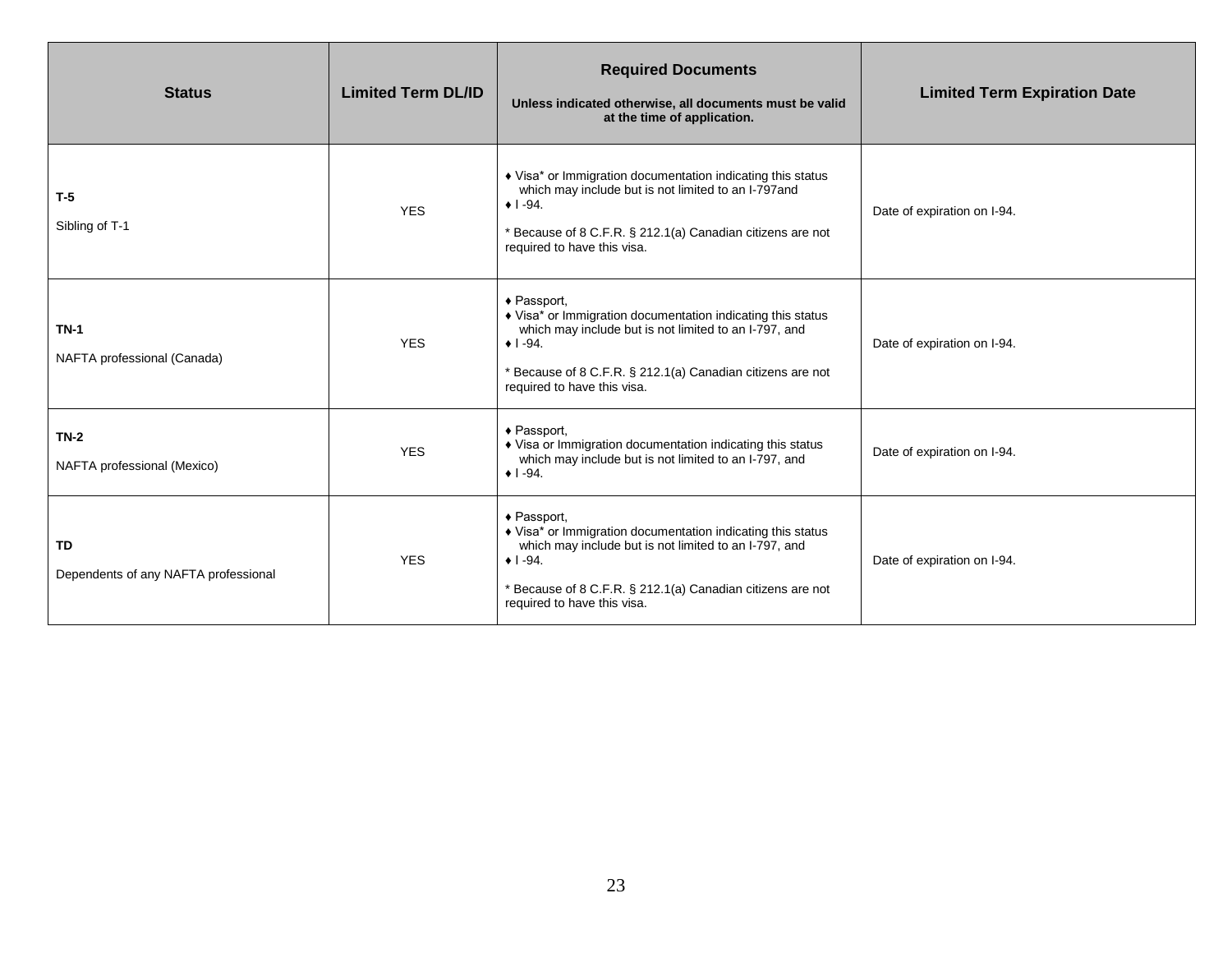| <b>Status</b>                        | <b>Limited Term DL/ID</b> | <b>Required Documents</b><br>Unless indicated otherwise, all documents must be valid<br>at the time of application.                                                                                                                  | <b>Limited Term Expiration Date</b> |
|--------------------------------------|---------------------------|--------------------------------------------------------------------------------------------------------------------------------------------------------------------------------------------------------------------------------------|-------------------------------------|
| $U-1$<br>Victim of criminal activity | <b>YES</b>                | ♦ Visa* or Immigration documentation indicating this status<br>which may include but is not limited to an I-797, and<br>$+1 - 94.$<br>* Because of 8 C.F.R. § 212.1(a) Canadian citizens are not<br>required to have this visa.      | Date of expiration on I-94.         |
| $U-2$<br>Spouse of U-1               | <b>YES</b>                | ♦ Visa* or Immigration documentation indicating this status<br>which may include but is not limited to an I-797 and<br>$\bullet$ 1 -94.<br>* Because of 8 C.F.R. § 212.1(a) Canadian citizens are not<br>required to have this visa. | Date of expiration on I-94.         |
| $U-3$<br>Dependent child of U-1      | <b>YES</b>                | ♦ Visa* or Immigration documentation indicating this status<br>which may include but is not limited to an I-797 and<br>$\bullet$ 1 -94.<br>* Because of 8 C.F.R. § 212.1(a) Canadian citizens are not<br>required to have this visa. | Date of expiration on I-94.         |
| $U - 4$<br>Parent of U-1             | <b>YES</b>                | ♦ Visa* or Immigration documentation indicating this status<br>which may include but is not limited to an I-797 and<br>$+1 - 94.$<br>* Because of 8 C.F.R. § 212.1(a) Canadian citizens are not<br>required to have this visa.       | Date of expiration on I-94.         |
| $U-5$<br>Sibling of U-1              | <b>YES</b>                | ♦ Visa* or Immigration documentation indicating this status<br>which may include but is not limited to an I-797 and<br>$+1 - 94.$<br>* Because of 8 C.F.R. § 212.1(a) Canadian citizens are not<br>required to have this visa.       | Date of expiration on I-94.         |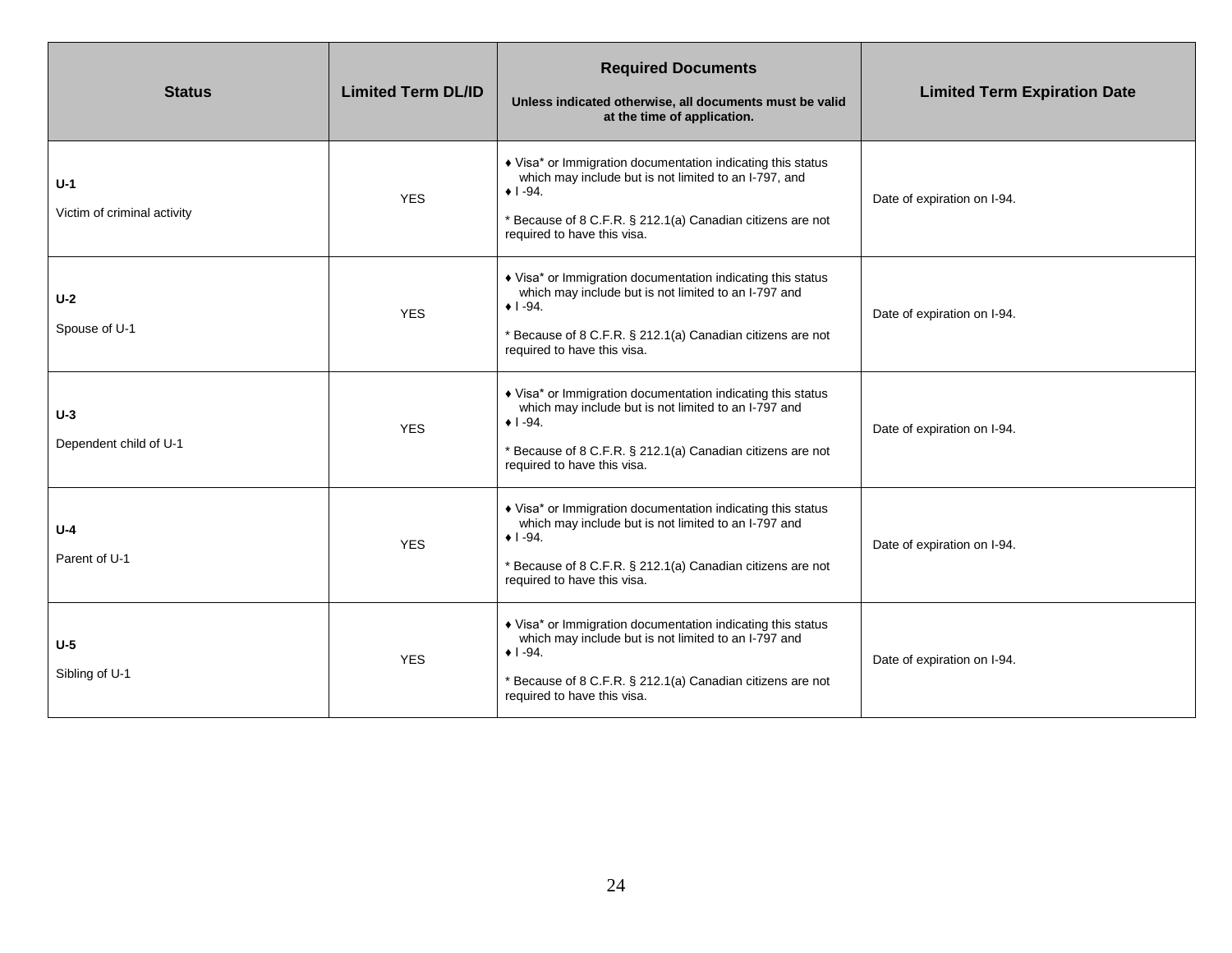| <b>Status</b>                                                               | <b>Limited Term DL/ID</b>                                              | <b>Required Documents</b><br>Unless indicated otherwise, all documents must be valid<br>at the time of application.                                    | <b>Limited Term Expiration Date</b> |
|-----------------------------------------------------------------------------|------------------------------------------------------------------------|--------------------------------------------------------------------------------------------------------------------------------------------------------|-------------------------------------|
| $V-1$<br>Spouse of lawful permanent resident                                | <b>YES</b>                                                             | ◆ Passport,<br>♦ Visa or Immigration documentation indicating this status<br>which may include but is not limited to an I-797, and<br>$\bullet$ 1 -94. | Date of expiration on I-94.         |
| $V-2$<br>Unmarried child under 21 of spouse of lawful<br>permanent resident | <b>YES</b>                                                             | ◆ Passport,<br>♦ Visa or Immigration documentation indicating this status<br>which may include but is not limited to an I-797, and<br>$+1 - 94.$       | Date of expiration on I-94.         |
| $V-3$<br>Unmarried child under 21 of V-1                                    | <b>YES</b>                                                             | ◆ Passport,<br>♦ Visa or Immigration documentation indicating this status<br>which may include but is not limited to an I-797, and<br>$+1 - 94.$       | Date of expiration on I-94.         |
| <b>WB</b><br>Visitor for business (visa waiver program)                     | YES, but applicant may not<br>meet residency/domicile<br>requirements. | ◆ Passport,<br>♦ Visa or Immigration documentation indicating this status<br>which may include but is not limited to an I-797, and<br>$+1 - 94.$       | Date of expiration on I-94.         |
| <b>WT</b><br>Visitor for pleasure (tourist in visa waiver<br>program)       | YES, but applicant may not<br>meet residency/domicile<br>requirements. | ◆ Passport,<br>♦ Visa or Immigration documentation indicating this status<br>which may include but is not limited to an I-797, and<br>$+1 - 94$ .      | Date of expiration on I-94.         |